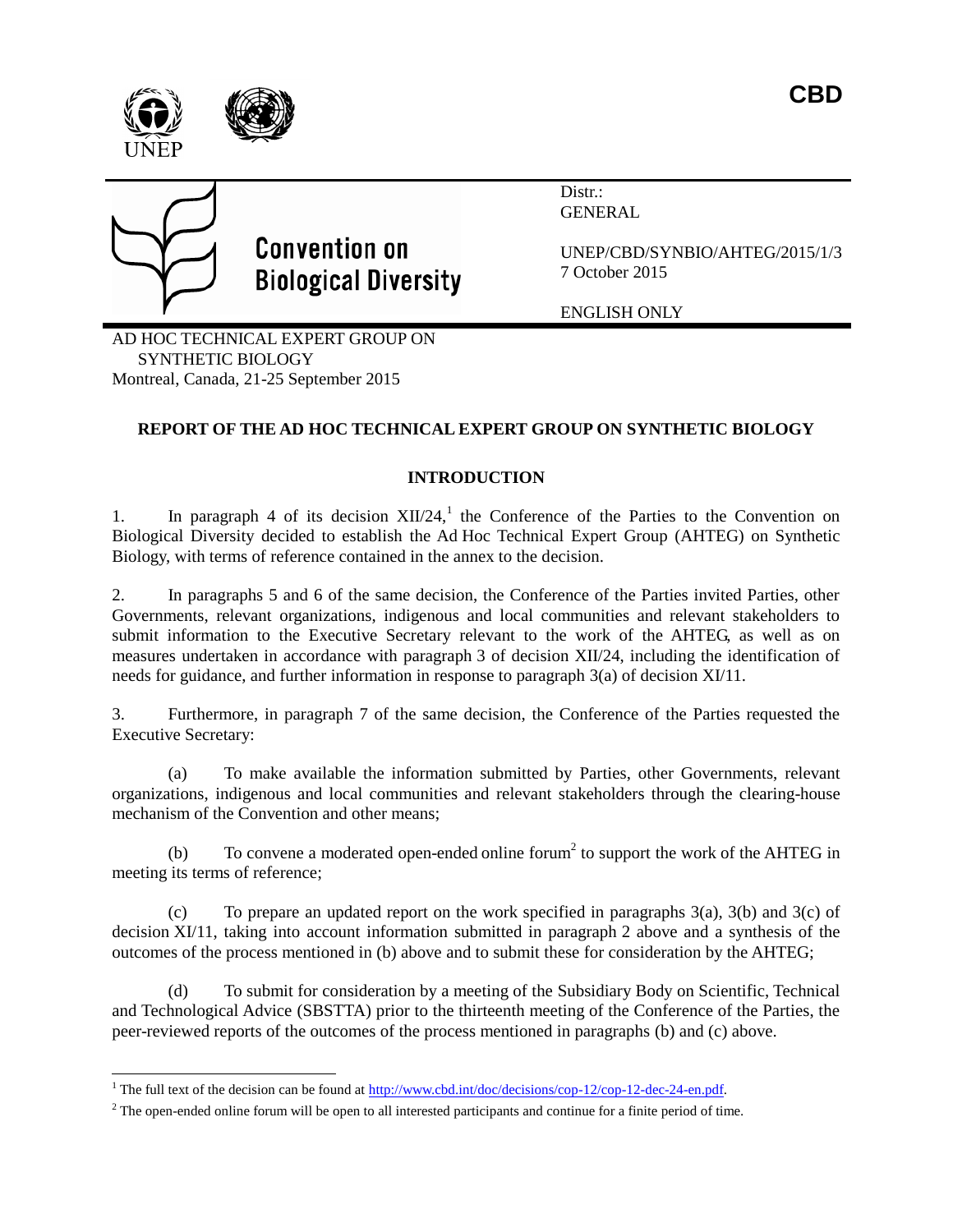Page 2

4. In response to paragraphs 5, 6 and 7(a) of the decision, the Executive Secretary sent out a notification inviting Parties, other Governments, relevant international organizations, indigenous and local communities and other relevant stakeholders to submit information on synthetic biology. A total of 30 submissions were received, of which 18 were from Parties, 1 from a non-Party and 11 from organizations. The submissions were made available through the Biosafety-Clearing House.<sup>3</sup>

5. Further, in response to paragraph 7(b) of the decision, the Executive Secretary invited the nomination of experts from Parties, other Governments, indigenous and local communities and relevant organizations to participate in the Open-ended Online Forum on Synthetic Biology and organized a series of moderated discussions from April to July 2015 in support of the work of the AHTEG.<sup>4</sup>

6. In response to paragraph 7(c) of the decision, the Executive Secretary prepared an updated report on the work done and a synthesis of the views expressed through the submissions in response to his notifications and to interventions made in the Open-ended Online Forum (UNEP/CBD/SYNBIO/AHTEG/2015/1/2).

7. In working towards achieving the outcomes described in decision XII/24, the AHTEG held its face-to-face meeting in Montreal, Canada, from 21 to 25 September 2015.<sup>5</sup> The list of participants is contained in the annex.

8. The members of the AHTEG were selected in accordance with the consolidated modus operandi of SBSTTA<sup>6</sup> and decision XII/24, from among the nominations submitted by Parties taking into consideration geographical distribution and gender; and on the basis of their active participation in the Open-ended Online Forum and with the approval of the SBSTTA Bureau. A limited number of experts nominated by other Governments and relevant organizations were also selected using the same criteria and approval process.

# **ITEM 1. OPENING OF THE MEETING**

9. The meeting was opened at 9:30 a.m. on Monday, 21 September 2015, by Mr. Charles Gbedemah, on behalf of Mr. Braulio Dias, Executive Secretary of the Convention on Biological Diversity.

10. In his opening remarks, Mr. Gbedemah welcomed the members of the AHTEG, emphasized the importance of the work of the Group and elaborated on the need to achieve the outcomes outlined in the terms of reference.

11. Mr. David Cooper, Head of the Division on Scientific Assessment and Monitoring, also welcomed the members of the Group and thanked them for bringing their expertise to the meeting and to the online discussions that had preceded the meeting. He noted that the outcomes of the meeting would be considered by SBSTTA at its twentieth meeting, to be held in Montreal, Canada, from 25 to 29 April 2016.

12. Following his opening remarks, Mr. Gbedemah invited the members of the AHTEG to introduce themselves briefly.

l

<sup>3</sup> The submissions of information on synthetic biology are available online a[t http://bch.cbd.int/synbio/notifications/.](http://bch.cbd.int/synbio/notifications/)

<sup>4</sup> The discussions under the Open-ended Online Forum on Synthetic Biology are available at [http://bch.cbd.int/synbio/open](http://bch.cbd.int/synbio/open-ended/discussion.shtml)[ended/discussion.shtml.](http://bch.cbd.int/synbio/open-ended/discussion.shtml)

<sup>5</sup> With financial support from the European Union.

<sup>6</sup> Decision VIII/10 of the Conference of the Parties, annex III, para. 18.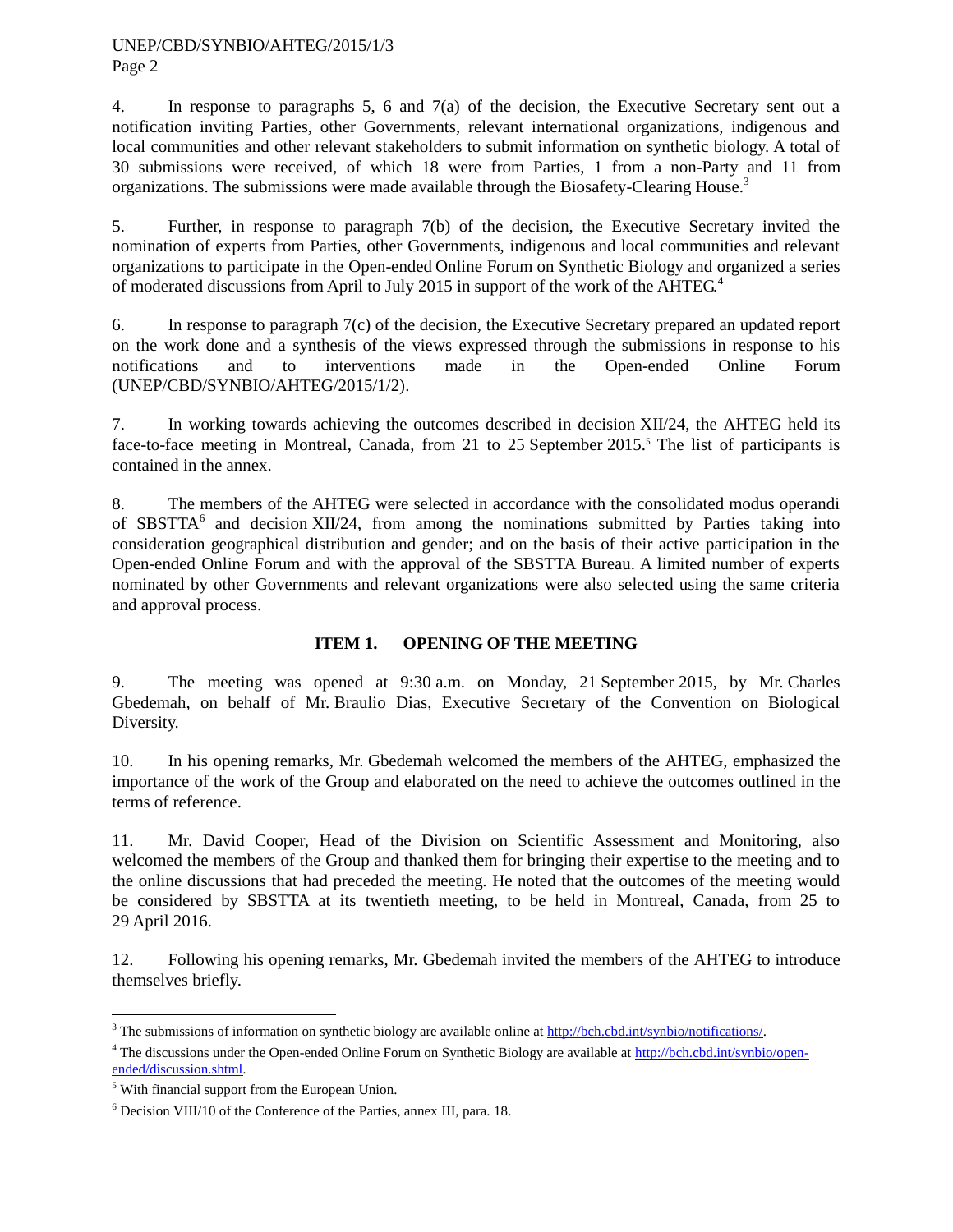# **ITEM 2. ORGANIZATIONAL MATTERS**

# **2.1. Election of officers**

13. The Group elected Mr. Martin Batič (Slovenia) Chair and Ms. Maria de Lourdes Torres (Ecuador) Rapporteur.

14. The Chair made an introductory statement in which he highlighted the importance of the task at hand and the challenges before the Group.

### **2.2. Adoption of the agenda**

15. The Chair invited the Group to consider and adopt the provisional agenda (UNEP/CBD/SYNBIO/AHTEG/2015/1/1).

16. Following a proposal by the Chair, the Group agreed to consider the item "Towards an operational definition of synthetic biology comprising inclusion and exclusion criteria" as the first substantive item to be discussed and adopted the provisional agenda with this amendment.

# **2.3. Organization of work**

17. The Group decided to proceed on the basis of the organization of work contained in annex II to the annotations to the agenda (UNEP/CBD/SYNBIO/AHTEG/2015/1/1/Add.1).

18. The Group also decided to work generally in plenary and to break into smaller groups only if it was deemed necessary.

# **ITEM 3. SUBSTANTIVE ISSUES**

19. Ms. Manoela Miranda of the Secretariat of the Convention on Biological Diversity provided an overview of the outcomes of the work of the Open-ended Online Forum on Synthetic Biology and introduced the background document (UNEP/CBD/SYNBIO/AHTEG/2015/1/2) to assist the Group in its deliberations on each of the substantive items.

# **3.1. Towards an operational definition of synthetic biology comprising inclusion and exclusion criteria**

20. In its deliberations under the agenda item, the AHTEG recognized that synthetic biology is a broad term that refers to a wide range of disciplines, techniques, potential applications and end products, and has a degree of overlap with modern biotechnology.

21. It was also noted that an operational definition must be understood in the context of the objectives of the Convention<sup>7</sup> and that the purpose of such a definition is to assist Parties in their implementation of the provisions of the Convention.

22. In the light of the above, there was support for the development of an operational definition that would express the notions of both continuity and novelty in relation to modern biotechnology and would

l

 $7$  The objectives of the Convention are the conservation of biological diversity, the sustainable use of its components and the fair and equitable sharing of the benefits arising out of the utilization of genetic resources, including by appropriate access to genetic resources and by appropriate transfer of relevant technologies, taking into account all rights over those resources and to technologies, and by appropriate funding.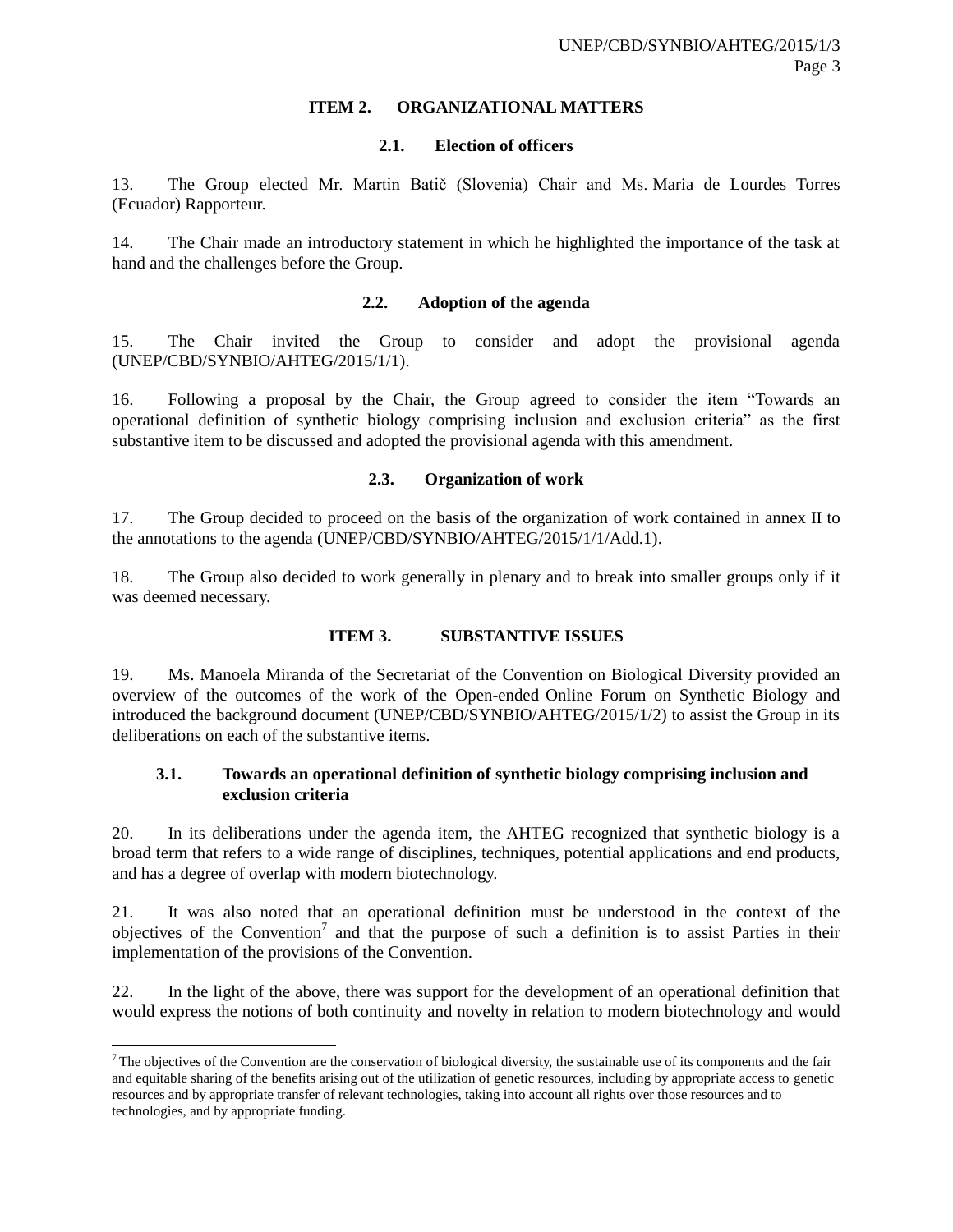Page 4

l

draw on elements from the text of the definition developed by three scientific committees of the European Commission<sup>8</sup> and included by the European Union in its response to the notification issued by the Secretariat inviting submissions on information relevant to the work of the AHTEG.<sup>9</sup>

23. Taking into account the deliberations of the AHTEG and the shared views of its members, the Chair proposed a draft operational definition for the consideration of the Group.

24. The following is the outcome of the deliberations of the Group on an operational definition of synthetic biology:

"Synthetic biology is a further development and new dimension of modern biotechnology that combines science, technology and engineering to facilitate and accelerate the understanding, design, redesign, manufacture and/or modification of genetic materials, living organisms and biological systems."

# **3.2. Relationship between synthetic biology and biological diversity**

25. Under the agenda item, the AHTEG took note of the exchange of views during the open-ended online discussions and the submissions<sup>10</sup> on how to address the relationship between synthetic biology and biological diversity.

26. In its deliberations, the Group highlighted several applications, such as bioenergy, agriculture, pharmaceuticals and chemical production, where organisms, components and products of synthetic biology may interact with biological diversity. Those applications, the Group noted, may have both positive and negative impacts on biological diversity at different levels, including genes, species and ecosystems.

27. In addressing the relationship between synthetic biology and biological diversity, the Group worked within the context of the operational definition agreed on and each of the specific three objectives of the Convention. It was noted that, in order to facilitate discussions on the relationship between synthetic biology and biological diversity, an appropriate baseline for measuring the potential positive and negative impacts of synthetic biology on each of the objectives of the Convention needs to be considered or developed and, where possible, supported by evidence-based information, including peer-reviewed data, as well as specialized knowledge, indigenous and traditional knowledge.

28. The AHTEG noted that the conservation and sustainable use of biodiversity, and the fair and equitable sharing of the benefits arising out of the utilization of genetic resources may be affected, both positively and negatively, by living organisms resulting from synthetic biology, as well as by non-living products or components.

29. On the one hand, some members of the AHTEG noted that there is a potentially higher level of uncertainty due to the increased depth of intervention of synthetic biology in living organisms and biological systems, and emphasized, in accordance with paragraph 3 of decision XII/24, the need for Governments to take a precautionary approach when addressing threats of significant reduction or loss of biological diversity posed by organisms, components and products resulting from synthetic biology, in

<sup>8</sup> SCENIHR, SCCS, SCHER (2014). Final Opinion on Synthetic Biology I Definition. Available at [http://ec.europa.eu/health/scientific\\_committees/emerging/docs/scenihr\\_o\\_044.pdf.](http://ec.europa.eu/health/scientific_committees/emerging/docs/scenihr_o_044.pdf)

<sup>9</sup> Notification SCBD/BS/CG/MPM/DA/84279 available a[t http://www.cbd.int/doc/notifications/2015/ntf-2015-013-synthetic](http://www.cbd.int/doc/notifications/2015/ntf-2015-013-synthetic-biology-en.pdf)[biology-en.pdf.](http://www.cbd.int/doc/notifications/2015/ntf-2015-013-synthetic-biology-en.pdf)

<sup>&</sup>lt;sup>10</sup>Available at<http://www.cbd.int/doc/notifications/2015/ntf-2015-013-synthetic-biology-en.pdf> and [http://bch.cbd.int/synbio/open-ended/discussion.shtml.](http://bch.cbd.int/synbio/open-ended/discussion.shtml)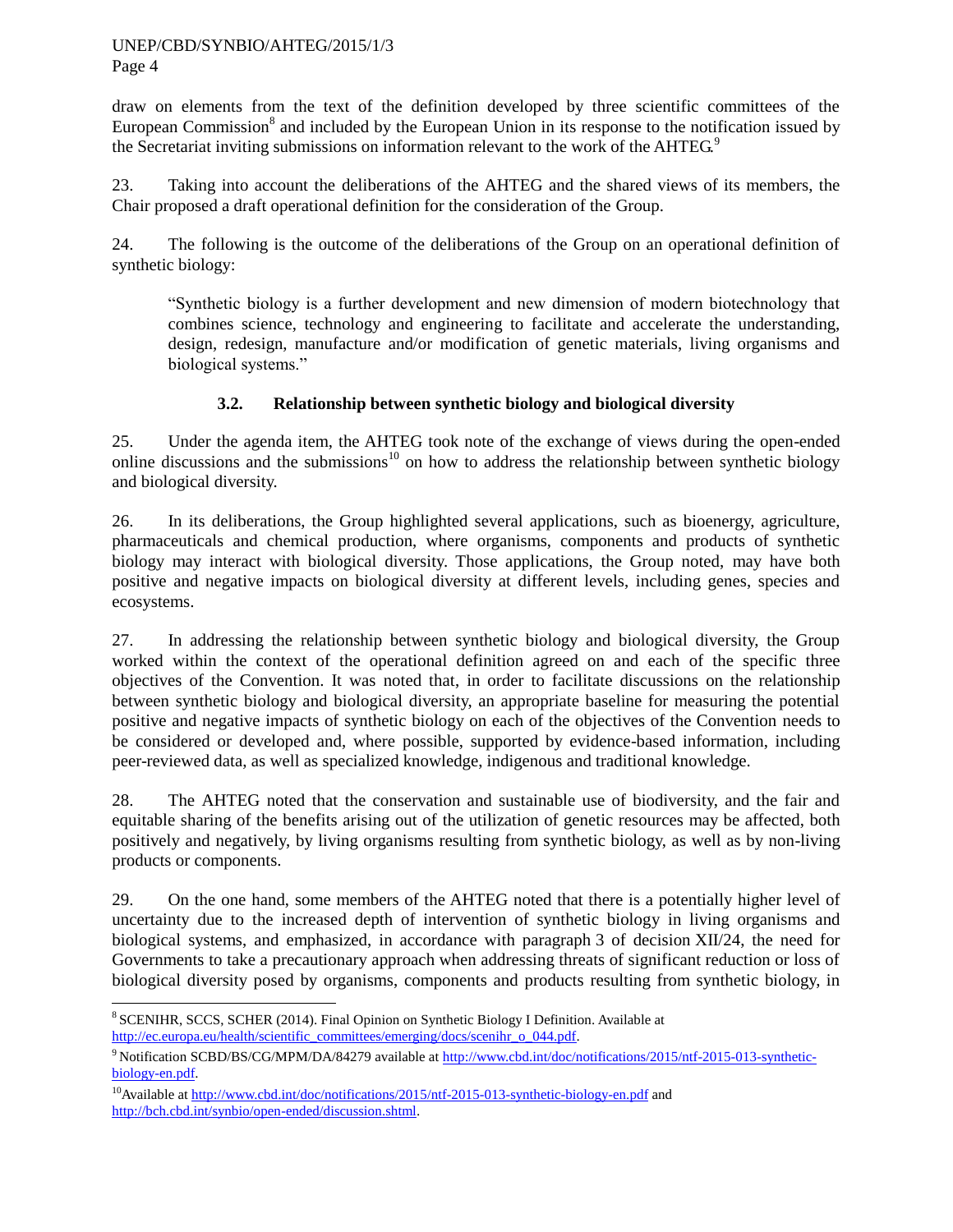accordance with their domestic legislation and relevant international obligations. On the other hand, some members of the AHTEG noted that there are mechanisms built into existing risk assessment frameworks which take into account such uncertainties in a stepwise manner while building on past experience with the existing frameworks. In that context, those AHTEG members also noted that the nature of synthetic biology research and development may lead to more predictability in the characteristics of the resulting organism, thereby facilitating the risk assessment process and reducing uncertainty.

30. The AHTEG also noted that regulators and decision makers may face challenges in fully addressing the potential positive and negative impacts of synthetic biology on biodiversity due to the rate at which the technologies of synthetic biology are evolving. Another aspect of the relationship between synthetic biology and biological diversity that was noted was its potential positive and negative indirect effects, which also have to be taken into account in the adoption and use of organisms, products and components of synthetic biology in order to ensure that the sustainable use of biodiversity is maintained.

31. Within the context of Articles 15 and 16 of the Convention and the Nagoya Protocol, the AHTEG also took note of the fact that synthetic biology may have both positive and negative impacts on the fair and equitable sharing of benefits arising from the utilization of genetic resources. Some AHTEG members further noted the potential for the unequitable use of digital genetic information.

# **3.3. Similarities and differences between living modified organisms (as defined in the Cartagena Protocol) and organisms, components and products of synthetic biology techniques**

32. In considering the agenda item, the AHTEG arrived at a common understanding that the term "components" would refer to parts used in a synthetic biology process (for example, a DNA molecule), and the term "products" would refer to the resulting output of a synthetic biology process (for example, a chemical substance). Both terms were considered as referring to non-living entities. On the basis of that understanding, the Group agreed that those non-living components and products of synthetic biology do not fall under the scope of the Cartagena Protocol on Biosafety.

33. The AHTEG deliberated on whether living organisms derived from synthetic biology fall under the scope of the Cartagena Protocol by considering both the similarities and the differences between living modified organisms (LMOs) and the living organisms developed through current and near-future applications of synthetic biology.

34. The AHTEG agreed that living organisms developed through current and near future applications of synthetic biology are similar to LMOs as defined in the Cartagena Protocol.

35. The AHTEG noted, however, that it is not clear at the current stage whether or not some organisms of synthetic biology, which are currently in the early stages of research and development, would fall under the definition of LMOs under the Cartagena Protocol.

36. It was also noted that there are cases in which there may be no consensus on whether the result of a synthetic biology application is "living" or not (for example, protocells).

# **3.4. Adequacy of other existing national, regional and/or international instruments to regulate the organisms, components or products derived from synthetic biology techniques**

37. Under the agenda item, the AHTEG first examined the issues on whether the organisms, components and products of synthetic biology fall under the scope of existing laws and regulations,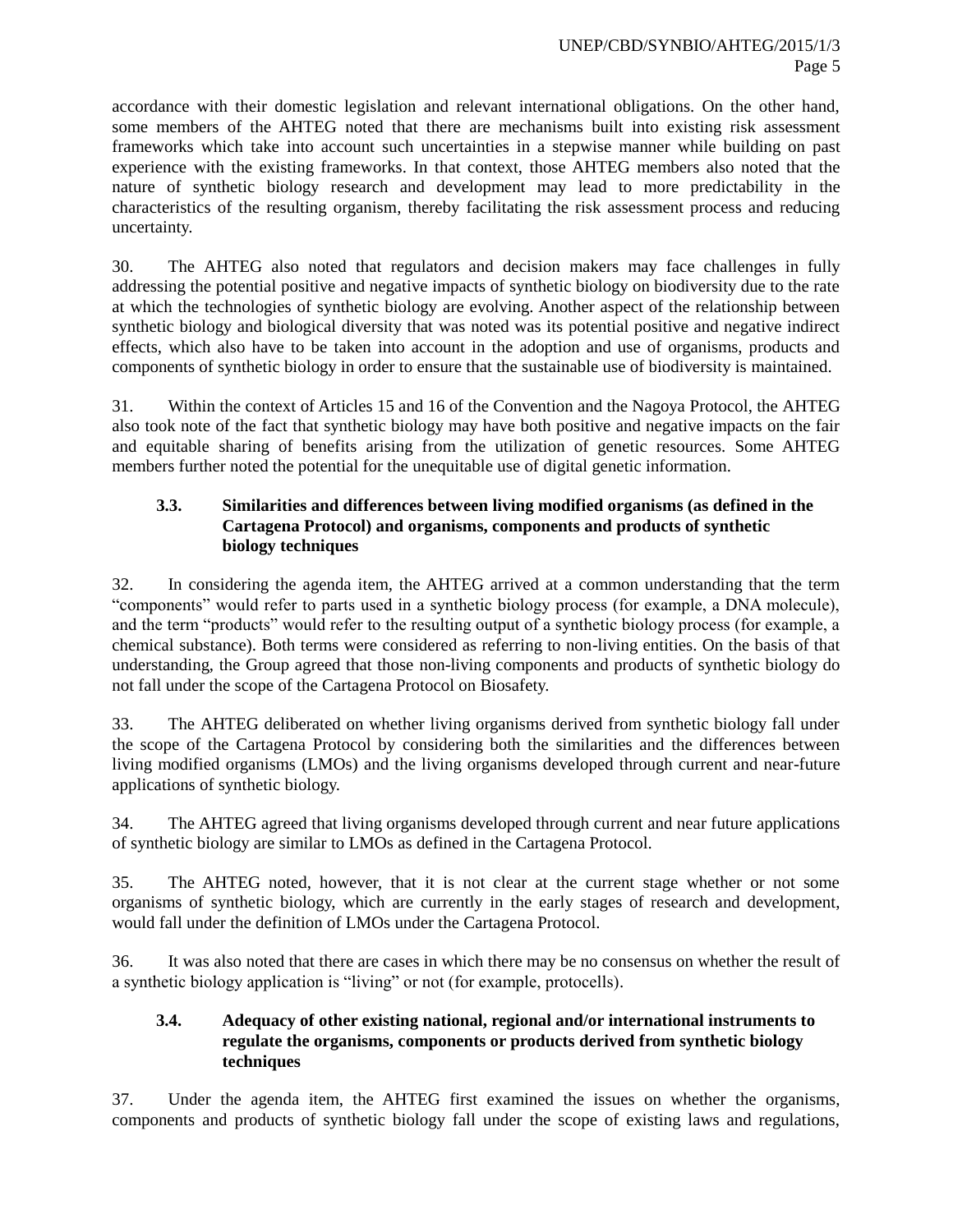Page 6

whether the existing laws and regulations can adequately address the technology, and whether there are any gaps.

38. Following discussions under item 3.3, the AHTEG noted that living organisms, components and products of synthetic biology fall within the scope of the Convention and its three objectives. However, only living organisms of synthetic biology would fall under the scope of the Cartagena Protocol and the Nagoya-Kuala Lumpur Supplementary Protocol on Liability and Redress.<sup>11</sup> It was therefore noted by some members of the AHTEG that many components and products of synthetic biology, while covered by the Convention, are not covered under the scope of the two Protocols and possibly not by some national biosafety frameworks either.

39. The Nagoya Protocol was noted as a relevant international instrument providing a framework for the fair and equitable sharing of the benefits arising from the utilization of genetic resources in synthetic biology. Nevertheless, the lack of clarity on how the provisions of Articles 15 and 16 of the Convention and the Nagoya Protocol apply, in practice, to synthetic biology was noted.

40. Some members of the AHTEG noted that products of synthetic biology fall under the scope of international, regional or national instruments addressing, among other things, chemicals, human pharmaceuticals and veterinary products. At the national level, while some AHTEG members considered the sectoral regulations in their countries adequate to address products of synthetic biology, other members considered such national legislation to be fragmented and/or lacking the necessary operational provisions.

41. Some members of the AHTEG noted the following needs with regard to international regimes: (a) provisions to address the socioeconomic impacts of the components and products of synthetic biology; (b) measures to minimize the likelihood of unintentional transboundary movements of organisms of synthetic biology after their release into the environment; and (c) traceability tools to ensure the fair and equitable sharing of the benefits arising from the utilization of genetic resources in synthetic biology.

42. Some members of the AHTEG noted that some countries have policies and regulations for controlling the exchange, distribution and commercialization of the products of modern biotechnology, which could also be applied to the non-living components of synthetic biology. Other members, however, did not consider the existing national legislation to be adequate for regulating the components of synthetic biology.

# **3.5. Potential benefits and risks of organisms, components and products arising from synthetic biology techniques to the conservation and sustainable use of biodiversity and related human health and socioeconomic impacts relevant to the mandate of the Convention and its Protocols**

43. Under the agenda item, the AHTEG considered the potential benefits and potential adverse effects<sup>12</sup> of organisms, components and products of synthetic biology within the mandate of the Convention and its Protocols, taking into account the information contained in the background document as well as submissions and interventions in the online forum.

l  $11$  Once it enters into force.

 $12$  In line with the Cartagena Protocol, the AHTEG decided to use the term "potential adverse effects" rather than "risk" in the context of this agenda item.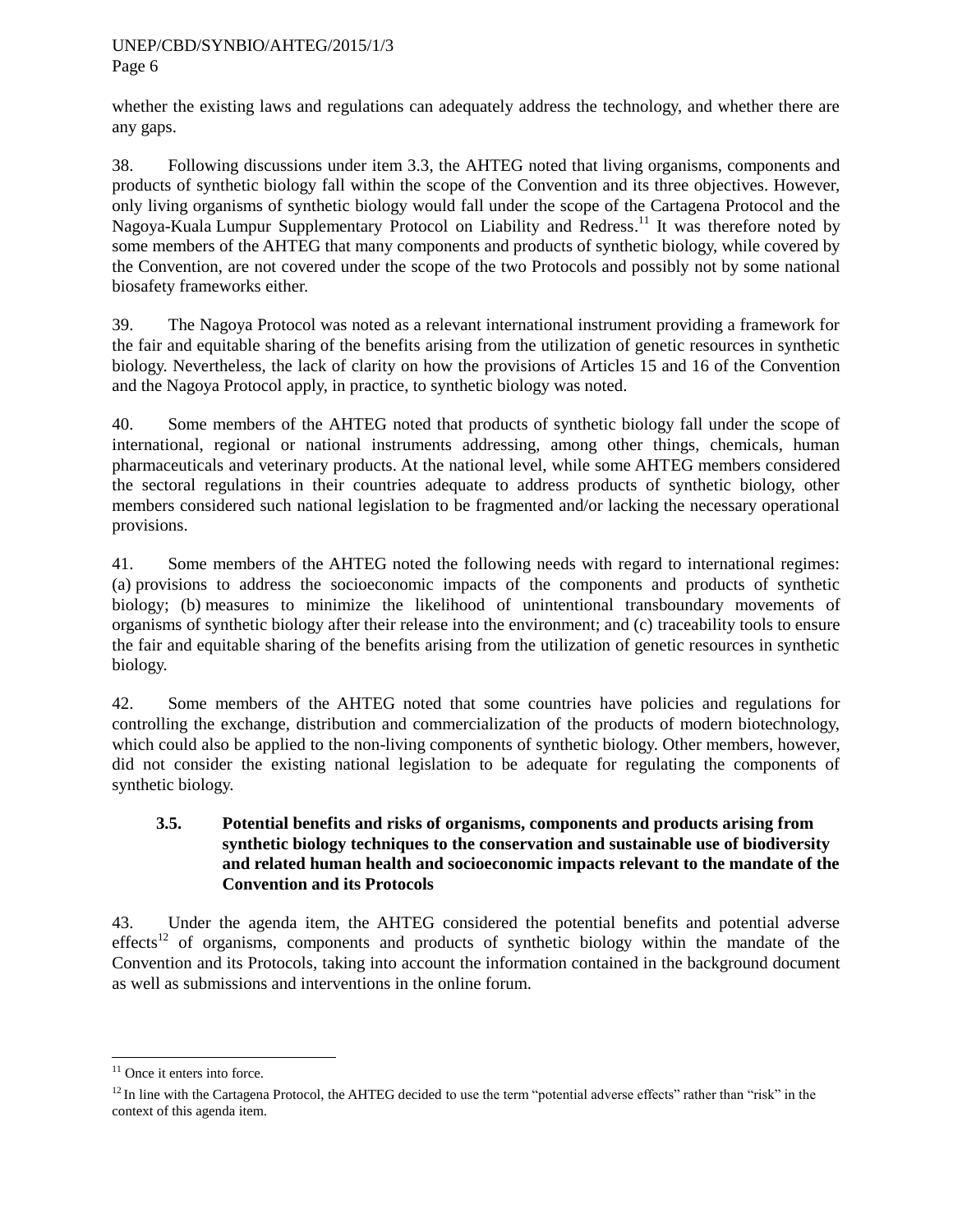44. In line with the agreed operational definition of synthetic biology, the AHTEG noted that the organisms, components and products of synthetic biology are expected to have similar positive and negative impacts on biological diversity as those of classical genetic engineering. However, the potential positive and negative impacts of synthetic biology may be broader and more wide-ranging due to the potential of synthetic biology to engineer more complex organisms and biological systems for use in a varied range of applications.

45. Members of the AHTEG noted that, in comparison with classical genetic engineering, a distinctive quality of synthetic biology is its rate and depth of intervention, which may lead to decreased familiarity of the organisms developed through synthetic biology in comparison with non-modified organisms. From an engineering perspective, synthetic biology aims at achieving more predictability in the characteristics of the resulting organism. However, the level of uncertainty in risk assessment may increase with regard to the impacts on biodiversity and human health as well as the time needed to complete the risk assessment.

46. Potential benefits as well as the potential adverse effects of synthetic biology applications need to be assessed on a case-by-case basis, with an appropriate balance between reasoning based on evidence and forward-looking scenarios.

47. Furthermore, the relationship between synthetic biology and its ethical implications for societal views towards nature, as well as the relationship between mankind and ecosystems, were noted as crosscutting issues with respect to all three objectives of the Convention.

48. The potential benefits and potential adverse effects associated with synthetic biology are dependent on the particular circumstances and context in which the application is used: for example, the country in which the technology is being applied, its ecosystem and the relevant production system.

49. With respect to the issue of potential benefits and potential adverse effects that may affect biological diversity, and, in particular, its sustainable use, the AHTEG noted that synthetic biology, due to its higher level of complexity, must be placed in the context of other ongoing developments and national strategies, such as existing strategies and approaches on bio-economy, biotechnology, agriculture and biodiversity.

50. The assessment of the potential benefits and potential adverse effects of synthetic biology is therefore challenged by the difficulty of distinguishing which socioeconomic changes result from the introduction of synthetic biology. Under such circumstances, it may be necessary to introduce appropriate methods from relevant scientific disciplines to take socioeconomic considerations into account.

51. Furthermore, the current and foreseeable future applications of synthetic biology being considered in the assessment of potential benefits and potential adverse effects are at various stages of development, ranging from the theoretical to early or active areas of research to those that are already on the market. Consequently, the timeframe within which the potential benefits and potential adverse effects associated with those applications may be realized would vary considerably.

52. The text box below contains illustrative examples of potential benefits and potential adverse effects grouped in accordance with the objectives of the Convention.

# **Potential benefits**

A cross-cutting and key potential benefit of synthetic biology is the contribution to the understanding of biological systems from the molecular to the ecosystems level: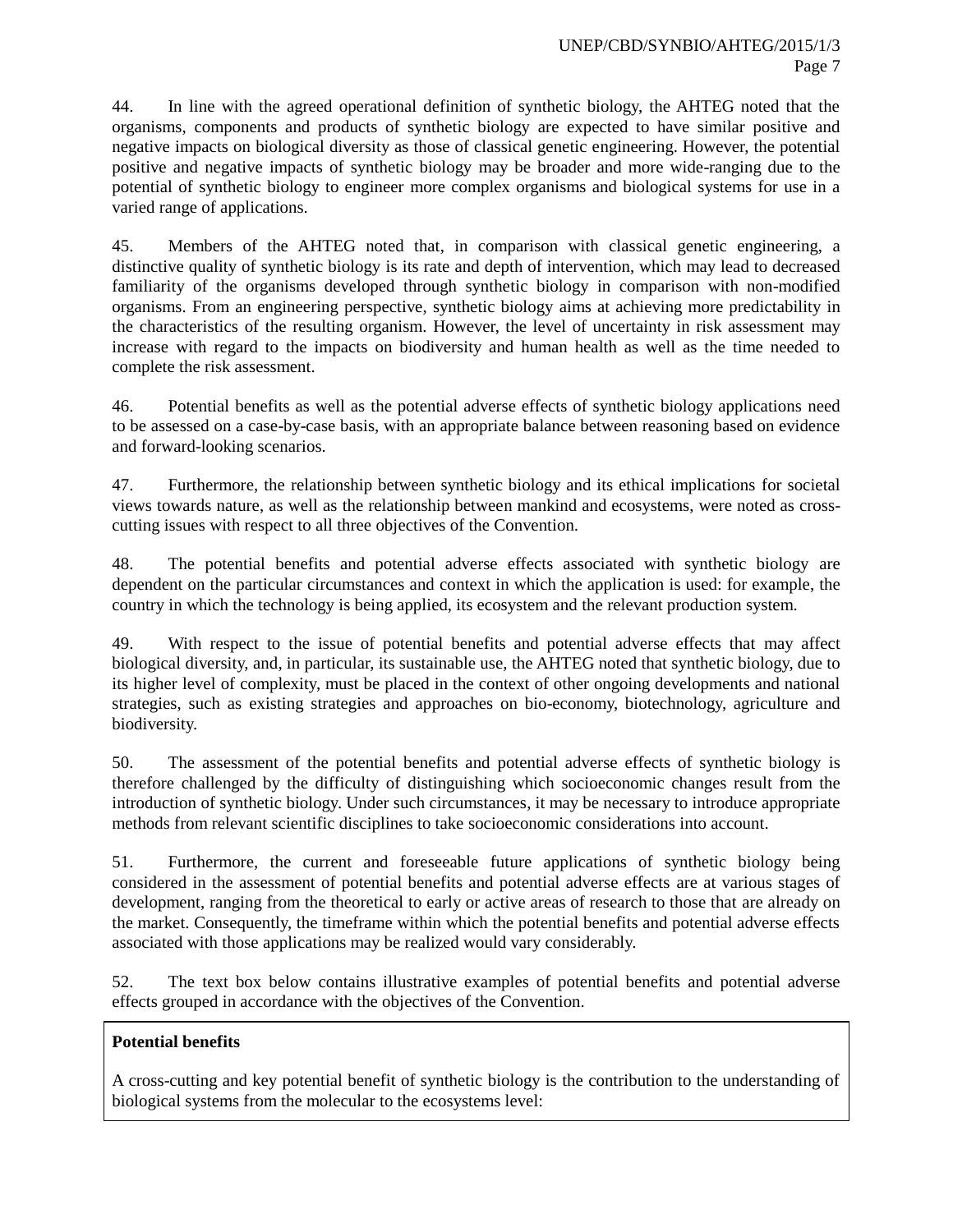*Objective 1: Conservation of biological diversity*

- (a) Medical and nutritional applications may lead to healthier populations, which is a prerequisite for the conservation of biological diversity;
- (b) Bioremediation may contribute to the restoration of ecosystems;
- (c) Resistance or tolerance to various stresses, such as diseases and abiotic stresses, may contribute to species conservation;
- (d) Agricultural and agroforestry applications with reduced chemical pesticide/herbicide use may lead to the conservation of pollinators and other non-target organisms;

*Objective 2: Sustainable use of biological diversity*

- (e) Agricultural and agroforestry applications of synthetic biology, such as abiotic stress tolerance or micro-organisms modified for increased nitrogen fixation, may lead to restoring productivity of depleted agricultural land and to increased crop productivity on existing agricultural land;
- (f) In the area of bioenergy applications that rely on synthetic biology, some models indicate a potential reduction in greenhouse gas emissions, which would contribute to mitigation of climate change and thereby to the sustainable use of biological diversity;
- (g) Application of gene drive systems and other tools of synthetic biology to control agricultural pests and animal and human diseases may improve the sustainable use of biodiversity and human health;
- (h) Using microorganisms produced through synthetic biology to utilize biomass waste from agriculture and/or forestry more efficiently. This may reduce reliance on natural environments or land-use for agriculture and forestry;
- (i) Industrial applications of synthetic biology may lead to alternative methods to manufacture products, such as chemicals and other materials, which are currently produced from natural sources, thereby reducing the impacts associated with the extraction of natural resources;

*Objective 3: Fair and equitable sharing of the benefits of biological diversity* 

(j) Provisions on the fair and equitable sharing of the benefits arising out of the utilization of genetic resources are covered in Articles 15 and 16 of the Convention and the Nagoya Protocol. The availability of synthetic biology may enable the fair and equitable sharing of benefits with relevant stakeholders in developing countries through greater access to the tools of synthetic biology, thereby facilitating the transfer of knowledge and technology.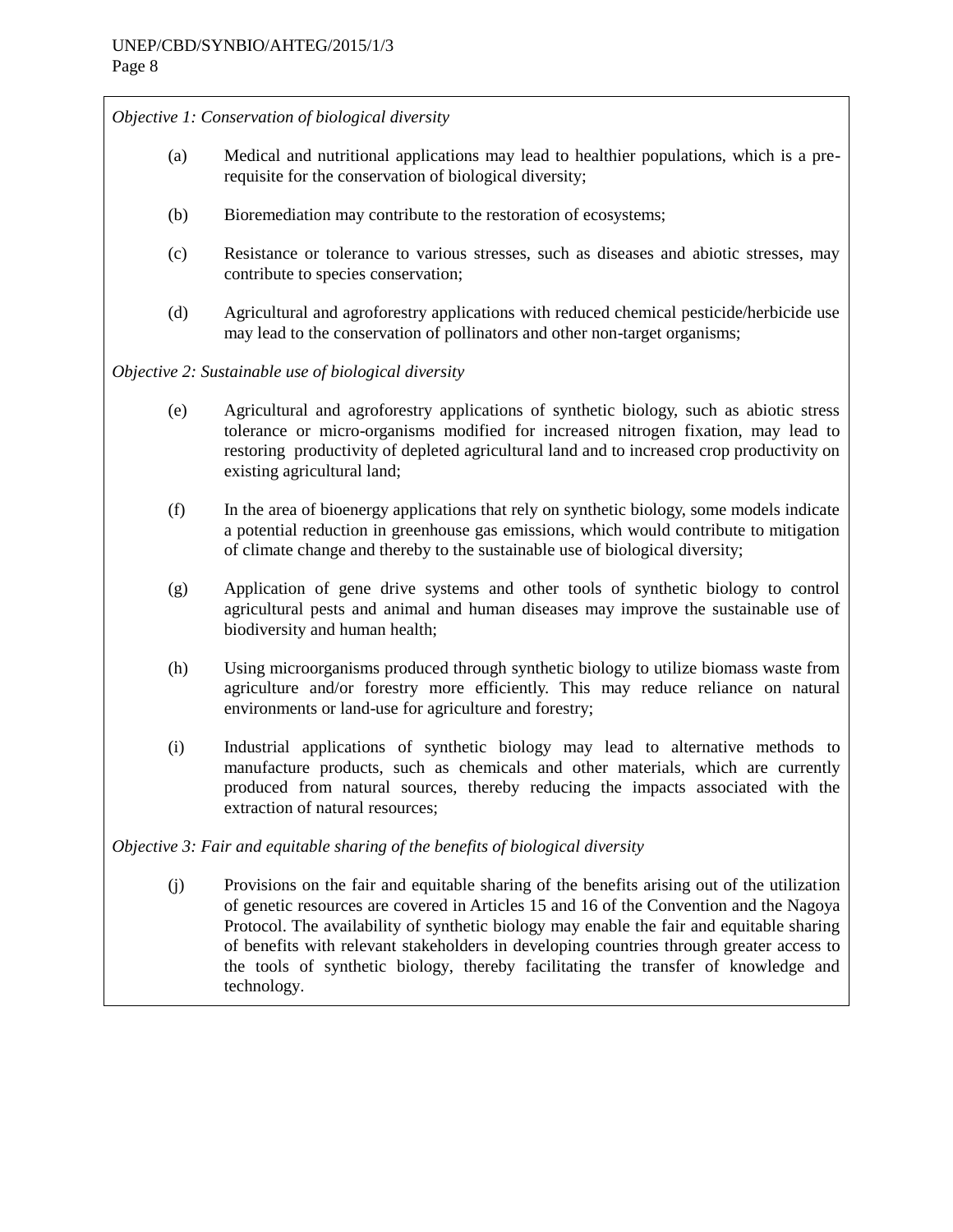# **Potential adverse effects**

Potential adverse effects of synthetic biology with respect to conservation of biological diversity can result from direct and indirect, intended or unintended, as well as immediate or delayed effects. These effects may occur at the genetic, population, or ecosystem level. On this basis, the following examples of potential adverse effects were identified:

# *Objective 1: Conservation of biological diversity*

- (a) An engineered fitness advantage may lead to invasiveness;
- (b) Enhanced gene flow that leads to loss of biodiversity;
- (c) An increased pathogenic potential;
- (d) Increased levels of toxic substances, which may lead to disruptive effects on soil, foodwebs, and pollinators;
- (e) Negative effects on non-target organisms, such as pollinators;
- (f) Changes in organisms on the level of basic metabolic pathways, such as altered photosynthesis pathways, carbohydrate metabolism or nitrogen fixation, which, among other effects, may lead to changes in agricultural practice and land-use and may challenge risk assessment;
- (g) Applications that are aimed at altering and replacing natural populations (for example, gene drive systems) may have adverse effects at the ecosystem level, and vis-à-vis the other two objectives of the Convention;
- *Objective 2: Sustainable use of biological diversity*
	- (h) Increased demand for biomass crops, as well as changes in patterns of extraction of biomass, minerals and other sources of energy, may lead to changes in land use;
	- (i) Replacement of natural products may lead to changes in the agricultural practices of communities, which may adversely affect traditional crops, practices and livelihoods;
	- (j) Gene flow may lead to adverse effects on agrobiodiversity;

*Objective 3: Equitable sharing of the benefits of biological diversity*

- (k) Loss of market share and income by indigenous and local communities due to the altered exploitation of genetic resources;
- (l) A shift in the understanding of what constitutes a genetic resource and the implications thereof, such as the misappropriation of the original source of the DNA information and, consequently — if benefits are derived from the use of such DNA information without prior informed consent and mutually agreed terms — the fair and equitable sharing of the benefits would not be possible;
- (m) Inappropriate access without benefit sharing due to the use of sequenced data without material transfer agreements under the Nagoya Protocol;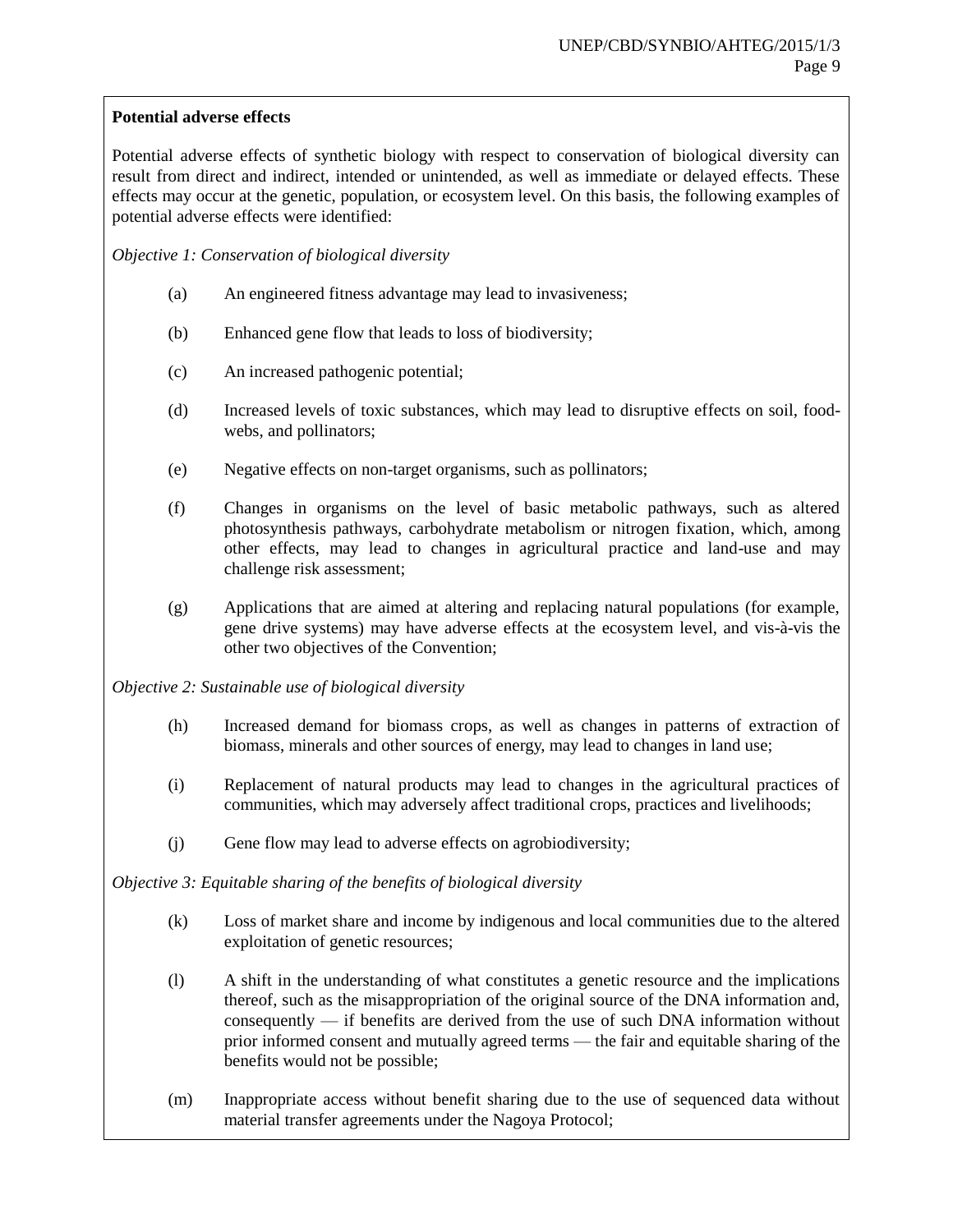- (n) Patent-driven and open-source approaches to synthetic biology may have different implications in the context of access and benefit sharing;
	- (o) Indigenous peoples and local communities will not necessarily support or benefit from the utilization of genetic resources in synthetic biology.

# **3.6. Best practices on risk assessment and monitoring regimes currently used by Parties to the Convention and other Governments**

53. Under the agenda item, the AHTEG took into account the examples of best practices provided through the submissions of information13 and online discussions,14 and considered whether additional efforts are needed to compile information on best practices. The AHTEG also considered possible ways forward with regard to facilitating the sharing, dissemination and use of that information by Parties and other Governments.

54. The AHTEG noted that the examples of best practices provided through the submissions were primarily based on experiences with LMO risk assessment within the context of Annex 3 of the Cartagena Protocol.

55. The AHTEG concluded that it would be useful to compile the existing body of knowledge on relevant best practices on risk assessment and monitoring in a single and easily accessible online portal under, for example, the Biosafety-Clearing House of the Cartagena Protocol or the clearing-house mechanism of the Convention.

56. With regard to additional topics on which best practices may need to be complied, the AHTEG noted that best practices on the standardization of risk assessment methodologies and on monitoring are underrepresented, and an invitation for submissions of those topics would be useful.

# **3.7. Degree to which the existing arrangements constitute a comprehensive framework in order to address impacts of organisms, components and products resulting from synthetic biology, in particular threats of significant reduction or loss of biological diversity**

57. Under the agenda item, the AHTEG agreed that, in order to be considered comprehensive, a framework should include arrangements that address the impacts of organisms, components and products of synthetic biology in the context of the three objectives of the Convention, in line with Article 8(g) and decision XII/24.

58. In considering the degree to which existing risk assessment principles and methodologies constitute a comprehensive framework to address the impact of organisms of synthetic biology, some members of the AHTEG noted that risk assessment practices currently in place to evaluate LMOs are sufficient and appropriate to evaluate organisms of synthetic biology, and could be modified to accommodate new specific considerations related to synthetic biology should the need arise.

59. Some members noted, however, that current risk assessment approaches and methodologies must be adapted to address matters that are of particular relevance to synthetic biology. Those members

 $13$ <sup>13</sup> Available at [http://www.cbd.int/doc/notifications/2015/ntf-2015-013-synthetic-biology-en.pdf.](http://www.cbd.int/doc/notifications/2015/ntf-2015-013-synthetic-biology-en.pdf)

<sup>14</sup> Available at [http://bch.cbd.int/synbio/open-ended/discussion.shtml.](http://bch.cbd.int/synbio/open-ended/discussion.shtml)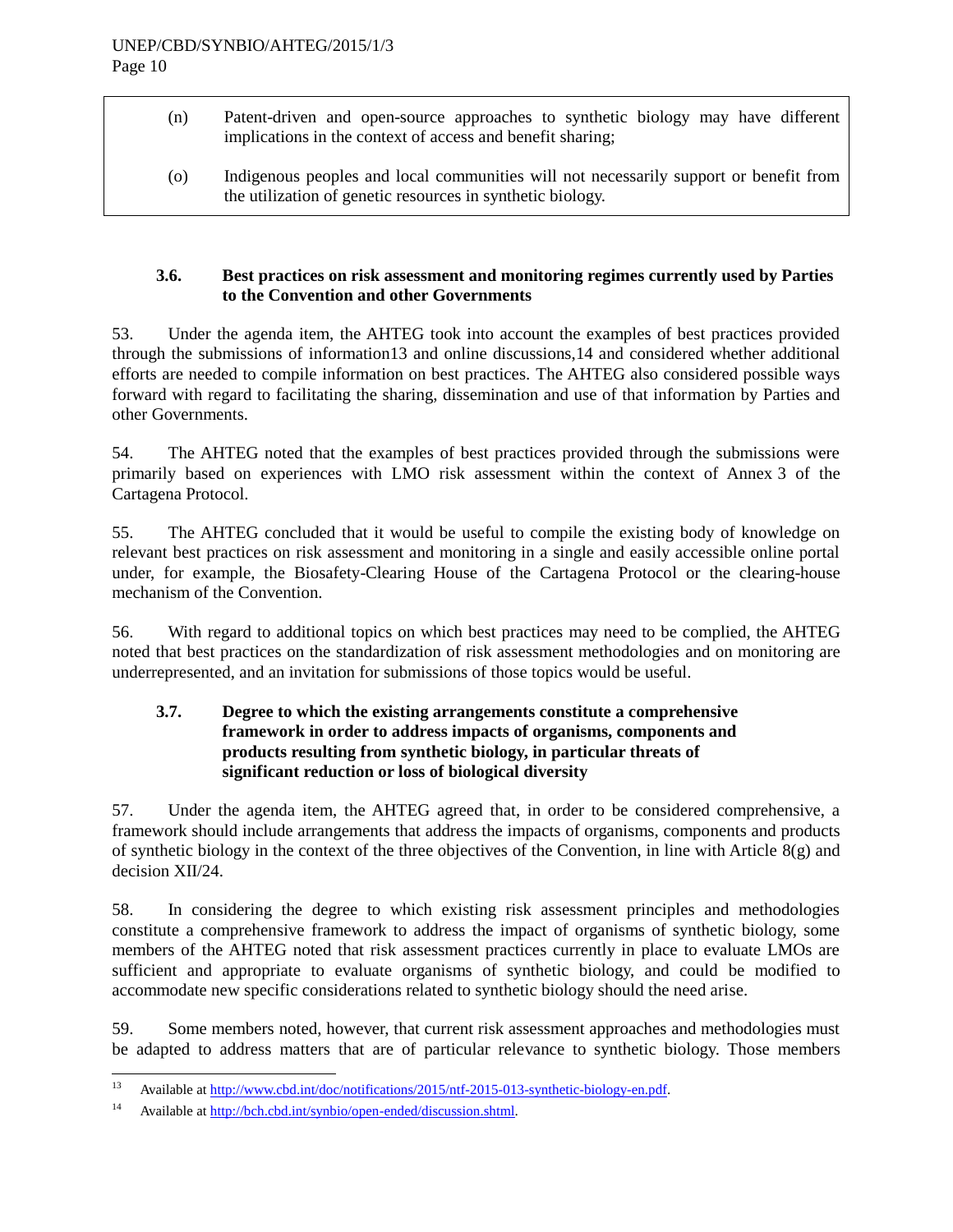identified the lack of familiarity in comparison with non-modified organisms, challenges in establishing meaningful comparators, and possibly higher levels of uncertainty as gaps in the existing methodologies for assessing the environmental impacts of organisms of synthetic biology, and identified a need for guidelines and capacity-building to be developed and made available.

60. The views of the members of the AHTEG diverged with regard to whether or not current methodologies to address the environmental impacts of the components and products of synthetic biology are adequate or even needed.

61. With regard to the socioeconomic considerations of the impacts of synthetic biology on the three objectives of the Convention, some members of the Group noted that the issues are not sufficiently addressed by existing frameworks.

62. With regard to the fair and equitable sharing of the benefits of synthetic biology, some members of the AHTEG noted that there is no comprehensive framework to assess the added value of synthetic biology applications to society.

63. Some members of the AHTEG further noted the lack of relevant methodologies for integrating ethical values that are relevant to society in the assessment of the added value of synthetic biology applications.

64. The need for coordination with current processes under the Cartagena Protocol on Biosafety was noted, in particular with the AHTEG on Socio-economic Considerations and the AHTEG on Risk Assessment and Risk Management.

65. Some members of the AHTEG noted that the existing arrangements to address the impacts of organisms, components and products resulting from synthetic biology are fragmented and do not constitute a comprehensive framework.

# **ITEM 4. CONCLUSIONS AND WAYS FORWARD, INCLUDING ELEMENTS TO FACILITATE FUTURE DISCUSSIONS AND ACTIONS ON SYNTHETIC BIOLOGY UNDER THE CONVENTION**

66. Reaffirming decision XII/24, in which the Conference of the Parties urged Parties and invited other Governments to take a precautionary approach in accordance with paragraph 4 of decision XI/11, and having deliberated on the tasks mandated by the Conference of the Parties, the AHTEG makes the following proposals on the ways forward for future actions on synthetic biology for consideration by the Subsidiary Body on Scientific, Technical and Technological Advice in formulating its recommendations to the Conference of the Parties:

(a) Consider the adoption of the operational definition of synthetic biology: "synthetic biology is a further development and new dimension of modern biotechnology that combines science, technology and engineering to facilitate and accelerate the understanding, design, redesign, manufacture and/or modification of genetic materials, living organisms and biological systems";

(b) Take note of the conclusion of the AHTEG that living organisms developed through current and near future applications of synthetic biology are similar to LMOs as defined in the Cartagena Protocol;

Establish a process to monitor and assess the state of knowledge within the field of synthetic biology on a regular basis, review new information regarding the positive and negative impacts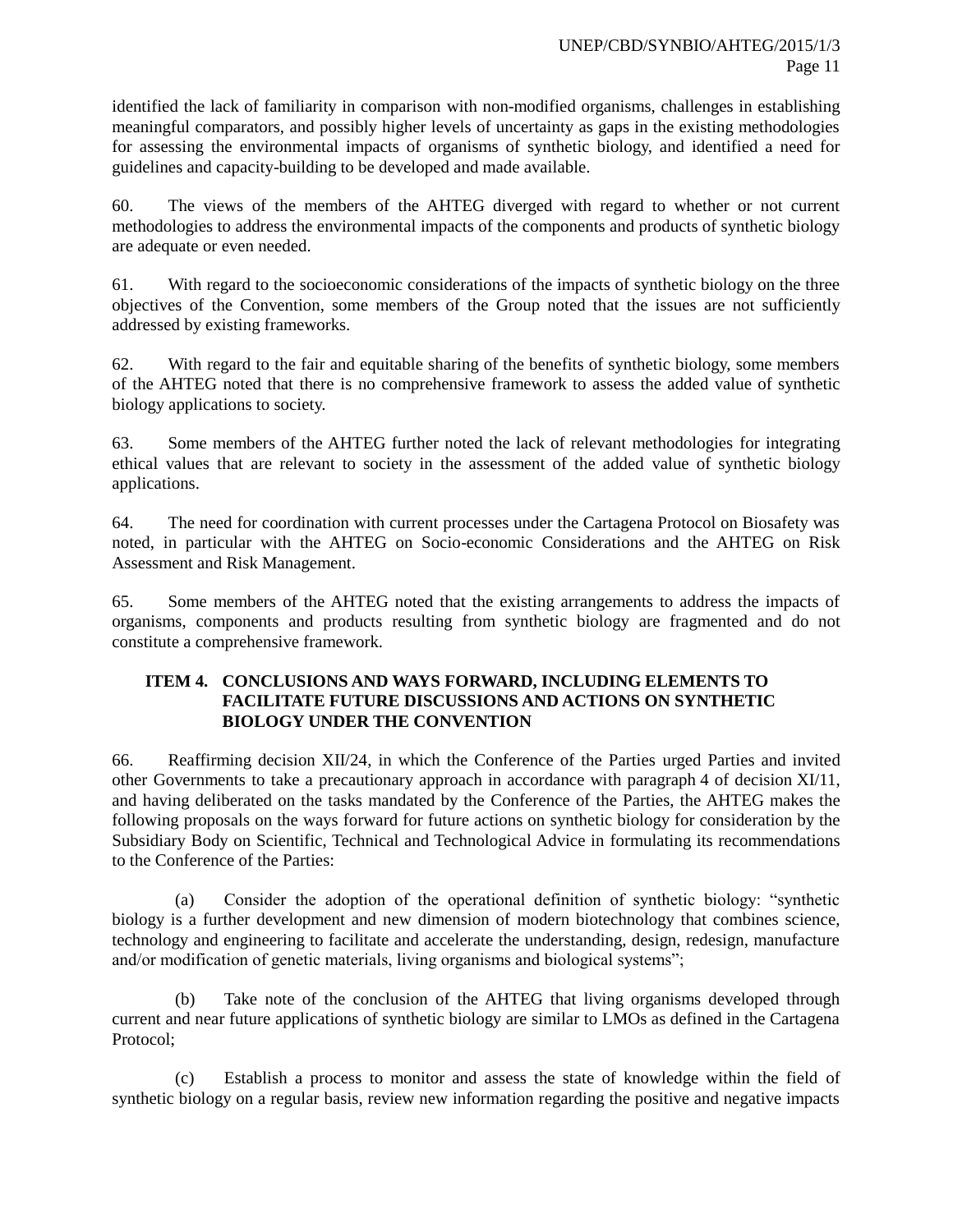of synthetic biology vis-à-vis the three objectives of the Convention, and update the proposed operational definition as appropriate;

(d) Urge Parties to address synthetic biology in a coordinated manner within the context of the objectives of the Convention and its Protocols, particularly by tapping into existing processes, such as the AHTEG on Risk Assessment and Risk Management and the AHTEG on Socio-economic Considerations under the Cartagena Protocol;

(e) Coordinate and establish synergies with other United Nations and international organizations, whose mandates are relevant to synthetic biology, such as the World Health Organization, the Food and Agriculture Organization of the United Nations, including its Committee on World Food Security and Codex Alimentarius, the World Intellectual Property Organization, the World Organisation for Animal Health, the Permanent Forum on Indigenous Issues and the Technology Facilitation Mechanism of the United Nations;

(f) Create or expand existing online platforms to facilitate knowledge and information sharing on risk assessment research, positive and negative impacts of synthetic biology through, among other things, the Biosafety-Clearing House or the clearing-house mechanism;

(g) Promote the use of online tools to facilitate work on synthetic biology in the context of the Convention and its Protocols;

(h) Promote capacity-building and encourage cooperation among Parties, other Governments and relevant organizations;

(i) Invite the Conference of the Parties serving as the meeting of the Parties to the Nagoya Protocol to set up mechanisms for clarifying the issue of digital genetic resource information as it relates to access and benefit-sharing;

(j) Assess potential gaps in oversight under the Convention and its Protocols with regard to components and products of synthetic biology;

(k) Urge the Convention to promote the full engagement of indigenous peoples and local communities in future activities relating to synthetic biology;

(l) Promote engagement among Parties, other Governments and relevant stakeholders to discuss, among other things, the potential benefits and potential adverse effects of synthetic biology, the development of guidelines, public awareness, communication and education, and ethical considerations in the context of the three objectives of the Convention.

# **ITEM 5. OTHER MATTERS**

67. Members of the AHTEG expressed appreciation to the Secretariat and the Chair for achieving the mandate of the Group successfully.

68. The AHTEG noted and expressed regret at the absence of representatives of indigenous peoples and local communities at the meeting.

# **ITEM 6. ADOPTION OF THE REPORT**

69. The draft report was introduced to the Group by the Rapporteur. The Chair invited the Group to consider the report, which was adopted as orally amended.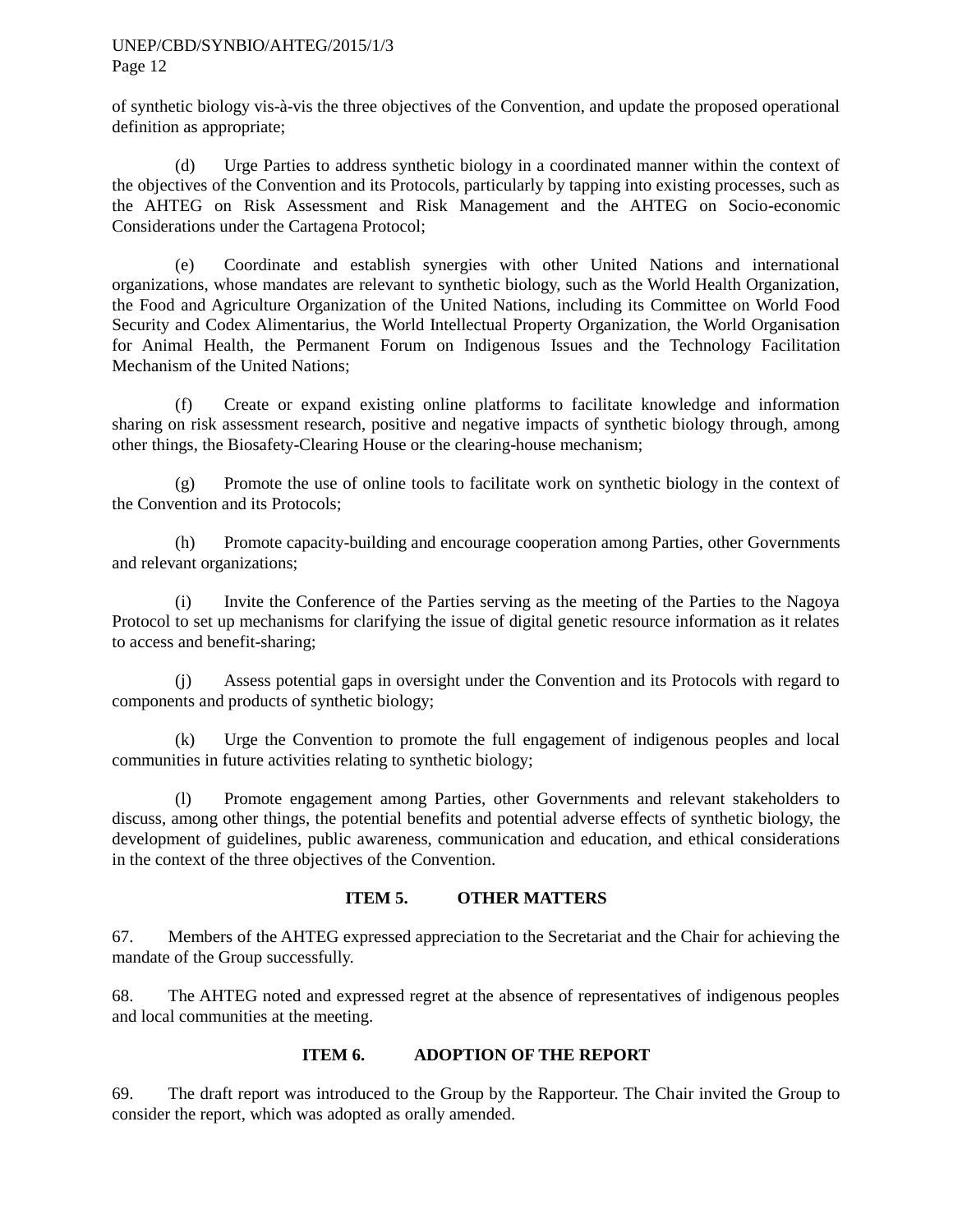# **ITEM 7. CLOSURE OF THE MEETING**

70. The meeting closed on Friday, 25 September 2015, at 10:30 p.m.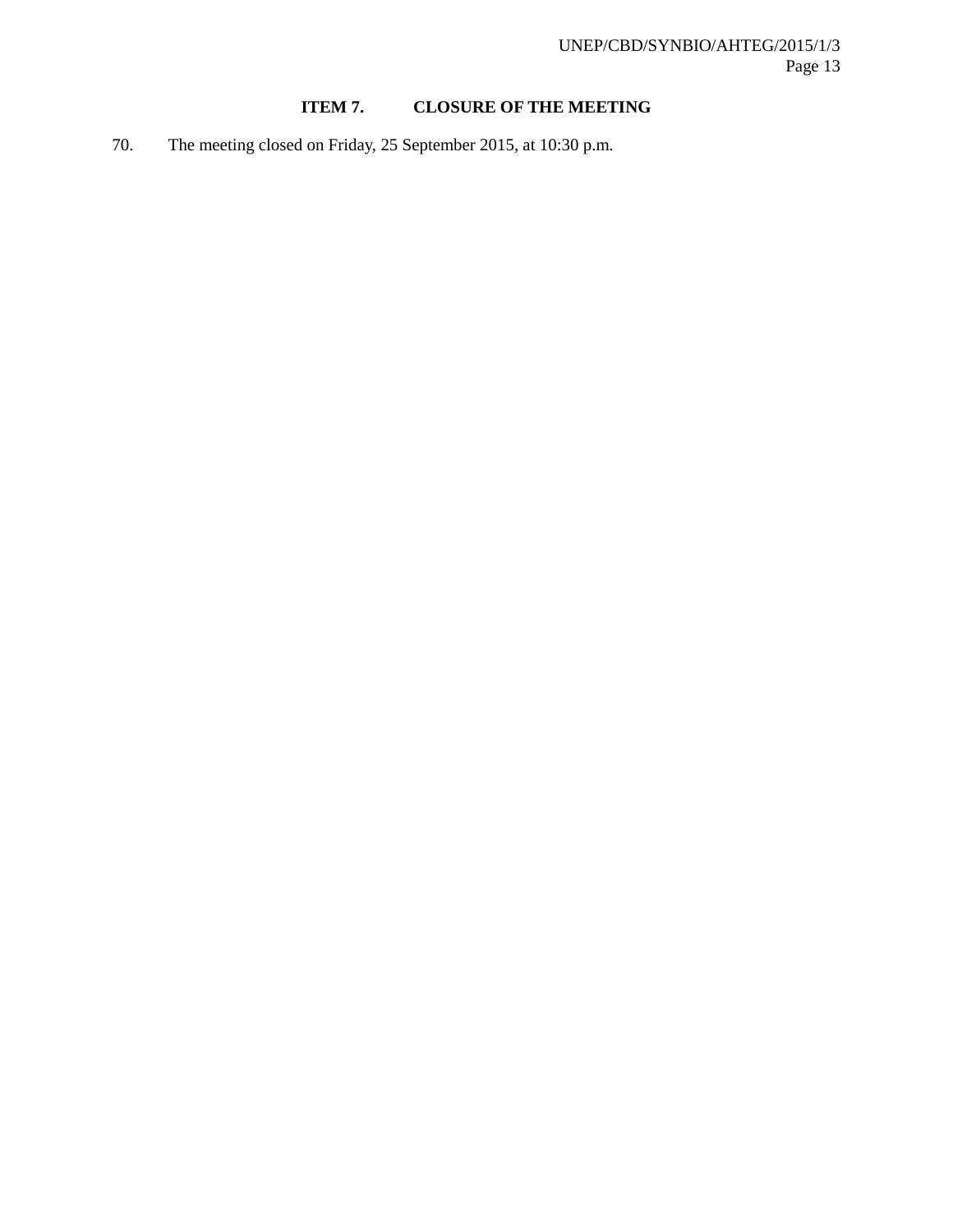#### *Annex*

### **LIST OF PARTICIPANTS**

#### **PARTIES**

#### **Austria**

1. Mr. Helmut Gaugitsch Department of Land Use and Biosafety Environment Agency Austria Spittelauer Lände 5 Vienna A-1090 Austria Tel.: +43 1 31 304 3133 Fax: +43 1 31 304 3700 Email: [helmut.gaugitsch@umweltbundesamt.at](https://www.cbd.int/doc/meetings/synbio/synbioahteg-2015-01/AppData/Local/Microsoft/Windows/Temporary%20Internet%20Files/Content.Outlook/AppData/Local/AppData/Local/Microsoft/Windows/Temporary%20Internet%20Files/Content.Outlook/AppData/Local/Microsoft/Windows/Temporary%20Internet%20Files/Content.Outlook/AppData/Local/Microsoft/Windows/Temporary%20Internet%20Files/Content.Outlook/DWP45FUU/helmut.gaugitsch@umweltbundesamt.at) Web: [http://www.umweltbundesamt.at](http://www.umweltbundesamt.at/)

#### **Belarus**

2. Ms. Katsiaryna Sidarenka Institute of Genetics and Cytology, National Academy of Sciences of Belarus 27 Akademicheskaya Street Minsk 220072 Belarus Tel.: +375 17 294 91 82 Email: [skajushka@gmail.com](mailto:skajushka@gmail.com)

#### **Bolivia (Plurinational State of)**

3. Ms. Sorka Jannet Copa Romero Funcionaria de la Unidad Madre Tierra y Agua Ministerio de Relaciones Exteriores Calle Ingavi y Junin La Paz Bolivia (Plurinational State of) Tel.: + 591 2 2407887 ext 3822; Fax: + 591 2 2407887; + 591 2 2113012 Email: [sorka.cr@gmail.com;](mailto:sorka.cr@gmail.com) [sorjha@hotmail.com](mailto:sorjha@hotmail.com)

#### **Brazil**

4. Ms. Luciana Pimenta Ambrozevicius Ministry of Agriculture, Livestock and Food Supply Vila Gianetti, 38 Campus DA VFV Vicosa CEP 36570-000 Brazil Tel.: +55-31-3899 2722 Email: [luciana.pimenta@agricultura.gov.br;](mailto:luciana.pimenta@agricultura.gov.br) [ambrolulu@yahoo.com.br](mailto:ambrolulu@yahoo.com.br)

#### **Bulgaria**

5. Mr. Nikolay Tzvetkov Biodiversity Department, National Nature Protection Ministry of Environment and Water 22 Maria Luisa Blvd. Sofia 1000 Bulgaria Tel.: +359 29406123 Fax: +359 29406127 Email: [ntsvetkov@moew.government.bg;](mailto:ntsvetkov@moew.government.bg) [nktzvetkov@googlemail.com](mailto:nktzvetkov@googlemail.com)

#### **Cameroon**

6. Ms. Josephine Therese Makueti Tree Improvement World Agroforestry Centre (ICRAF) P.O. Box. 16317 Yaoundé Cameroon Tel.: +237 696 68 21 12 Email: [jmakueti@yahoo.com](mailto:jmakueti@yahoo.com)

#### **Canada**

7. Mr. James Louter Environment Canada Place Vincent Massey. Annex 6<sup>th</sup> Floor 351 St Joseph Blvd Gatineau, QC, K1A 0H3 Canada Tel.: +1 819 997 6803 Fax: +1 819 953 7155 Email: [jim.louter@ec.gc.ca](mailto:jim.louter@ec.gc.ca)

#### **China**

8. Mr. Yongbo Liu Institute of Ecology Chinese Research Academy of Environmental Sciences 8 Dayangfang Beiyuan Road Chaoyang District Beijing 100012 China Tel.: +86 10 84910906 Email: [liuyb@craes.org.cn](mailto:liuyb@craes.org.cn)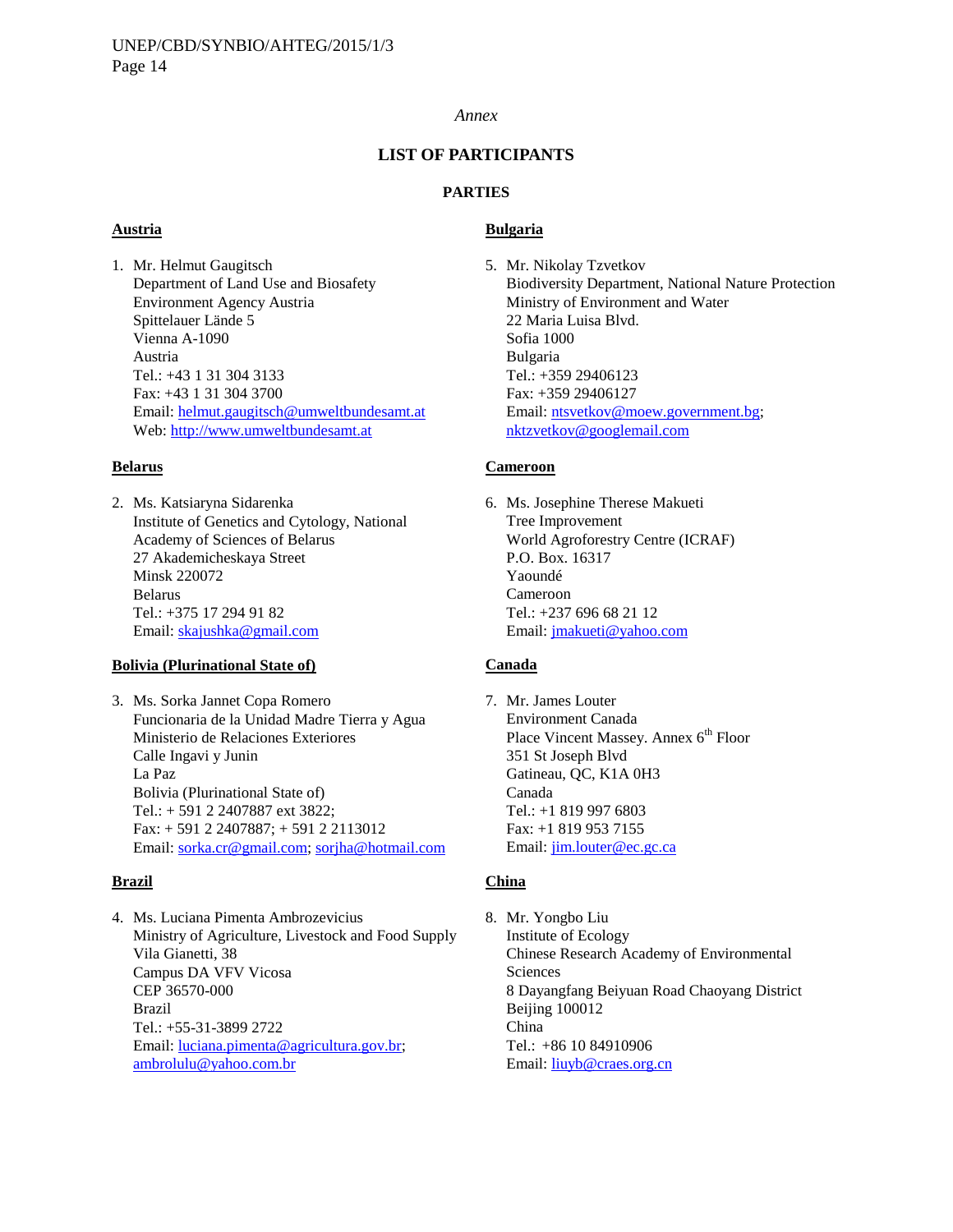#### **Colombia**

9. Mr. José Leonardo Bocanegra Silva Office of International Affairs, Policy and Cooperation Instituto de Investigación de Recursos Biológicos Alexander Von Humboldt Calle 28 A No. 15-09 Bogotá Colombia Email: [jbocanegra@humboldt.org.co;](mailto:jbocanegra@humboldt.org.co) [jolebo02@gmail.com](mailto:jolebo02@gmail.com) Web: [http://www.humboldt.org.co](http://www.humboldt.org.co/)

#### **Cuba**

10.Mr. Lazaro Regalado Department of Authorizations, National Centre for Biological Safety, Office of Environmental Regulation and Nuclear Safety Ministerio de Ciencia, Tecnología y Medio Ambiente Calle 28 No 502 e/5ta y 7ma, Miramar Playa Havana 11300 Cuba Tel.: +53 7 2023281 Email: [lregalado@orasen.co.cu;](mailto:lregalado@orasen.co.cu) [rgalfo@ceniai.inf.cu](mailto:rgalfo@ceniai.inf.cu)

#### **Ecuador**

11.Ms. Maria de Lourdes Torres Universidad San Francisco Quito Francisco Salazar 360 y Coruña Complejo Vistaleste, Casa 5 Quito Pichincha Ecuador Tel.: +593 9 99826522; +593 2 2971746 Fax: +593 2 289 0070 Email: [ltorres@usfq.edu.ec;](mailto:ltorres@usfq.edu.ec) [adeltotorres@gmail.com](mailto:adeltotorres@gmail.com) Web: [http://www.usfq.edu.ec](http://www.usfq.edu.ec/)

#### **Estonia**

12.Mr. Mart Loog Institute of Technology, University of Tartu Nooruse 1 Tartu 50411 Estonia Tel.: +372 5175698 Email: [Mart.Loog@ut.ee](mailto:Mart.Loog@ut.ee) Web:<http://www.tuit.ut.ee/en/about-institute/location>

#### **Ethiopia**

13.Mr. Taye Birhanu Genetic Resource Access & Benefit Sharing Directorate Ethiopian Biodiversity Institute Kebena Road P.O. Box 30726, Addis Ababa Ethiopia Tel.: +251- 116512028; +251-918812388 Email: [tayebirhanu28@yahoo.com](mailto:tayebirhanu28@yahoo.com) Web[: http://www.ibc.gov.et](http://www.ibc.gov.et/)

#### **Germany**

14.Ms. Margret Engelhard

Integrated Nature Conservation and Sustainable Use, GMO Regulation Federal Agency for Nature Conservation (Bonn) Konstantinstrasse 110 Bonn 53179 Germany Tel.: +49 228 84911864 Email: [Margret.Engelhard@bfn.de](mailto:Margret.Engelhard@bfn.de) Web[: www.bfn.de](http://www.bfn.de/)

#### **Ghana**

15.Mr. Peter Kwapong International Stingless Bee Centre Department of Entomology and Wildlife University of Cape Coast Cape Coast Ghana Tel.: 2.332097647e+011 Email: [pkwapong@yahoo.com](mailto:pkwapong@yahoo.com) Web[: http://ucc.edu.gh](http://ucc.edu.gh/)

#### **India**

16.Mr. Syed Shams Yazdani Synthetic Biology and Biofuels Group International Centre for Genetic Engineering and Biotechnology Aruna Asaf Ali Marg New Delhi 110067 India Tel.: +919818992403; +91 11 26742357 ext 460 Fax: +91 11 26742316 Email: [shams@icgeb.res.in;](mailto:shams@icgeb.res.in) [ssyazdani@gmail.com](mailto:ssyazdani@gmail.com) Web[: http://www.icgeb.org](http://www.icgeb.org/)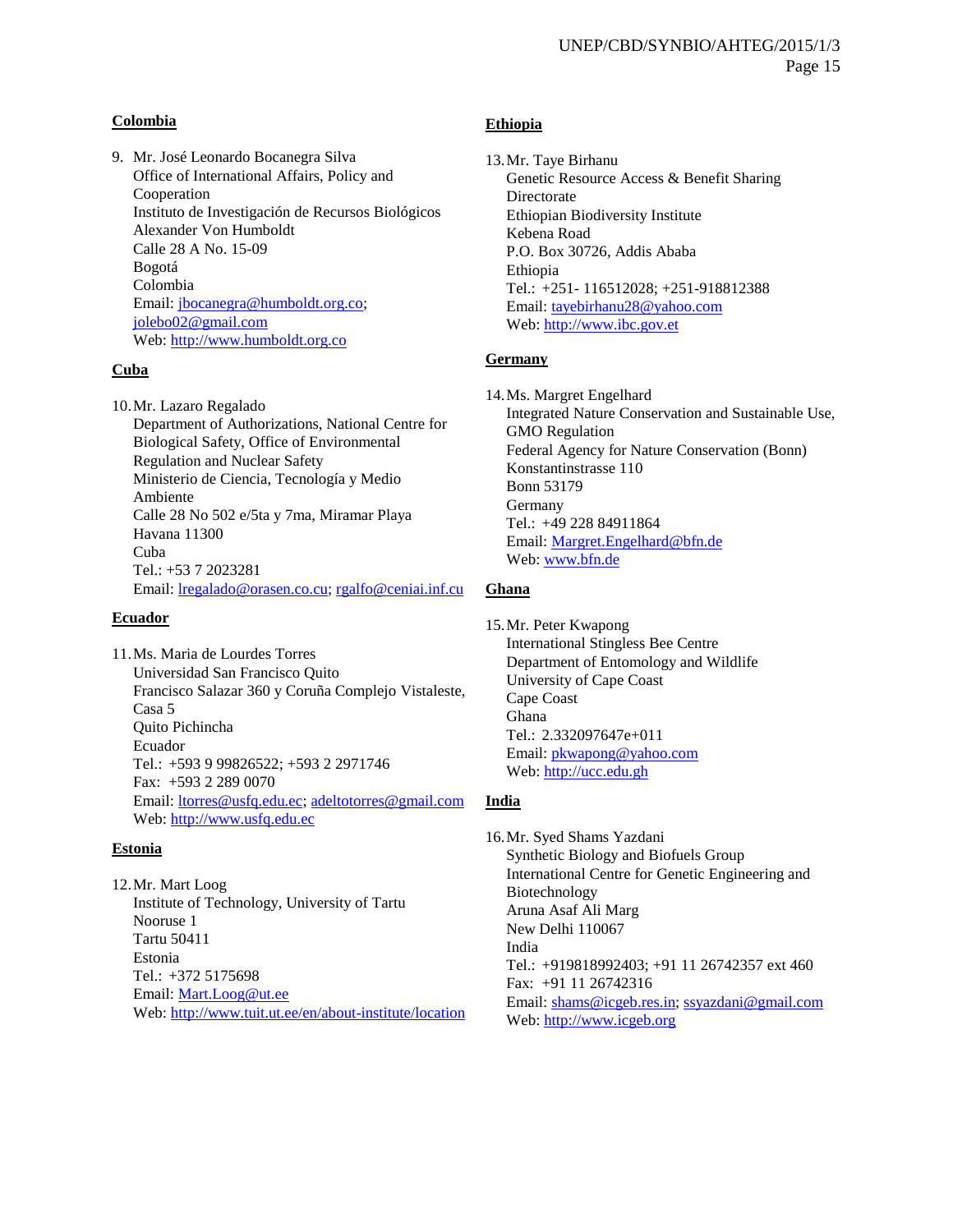Page 16

#### **Japan**

17.Mr. Ryo Kohsaka School of Human and Socio-Environment Studies University of Kanazawa Kanazawa 920-1192 Ishikawa Japan Tel.: 81-76-264-5508 Fax: 81-76-234-4100 Email: [kohsaka@hotmail.com;](mailto:kohsaka@hotmail.com) [kohsaka.seminar@gmail.com;](mailto:kohsaka.seminar@gmail.com) [kikori36@gmail.com](mailto:kikori36@gmail.com)

### **Kenya**

18.Mr. Benson Mburu Kinyagia National Commission for Science, Technology and Innovation Ministry of Education, Science and Technology Biological Science Department P.O BOX 30623, Nairobi 100 Kenya Email: [bmkinyagia@gmail.com;](mailto:bmkinyagia@gmail.com) [bmkinyagia@nacosti.go.ke](mailto:bmkinyagia@nacosti.go.ke) Web: [http://www.mec.go.ke;](http://www.mec.go.ke/) [http://www.ncst.go.ke](http://www.ncst.go.ke/)

#### **Madagascar**

19.Mr. Jean Roger Rakotoarijaona Directeur des Informations environnementales Office National pour l'Environnement BP. 822, Antaninarenina Antananarivo101 Madagascar Tel.: +261 20 22 259 99 Fax: +261 20 22 206 93 Email: [jr.rakotoarijaona@gmail.com;](mailto:jr.rakotoarijaona@gmail.com) [die.one@pnae.mg](mailto:die.one@pnae.mg) Web: [www.pnae.mg](http://www.pnae.mg/)

#### **Malaysia**

20.Ms. Anita Anthonysamy Department of Biosafety Ministry of Natural Resources and Environment Level 1, Wisma Sumber Asli No. 25, Persiaran Perdana, Precinct 4 Putrajaya 62574 Malaysia Tel.: +603 8886 1111(GL); +603 8886 1153 (DL) Fax: +603 8890 4935 Email: [anita@nre.gov.my;](mailto:anita@nre.gov.my) [anita.ant@gmail.com](mailto:anita.ant@gmail.com)

#### **Mexico**

21.Ms. Maria Andrea Orjuela Restrepo Coordinación de Análisis de Riesgo y Bioseguridad Comisión Nacional para el Conocimiento y Uso de la Biodiversidad (CONABIO) Mexico DF Mexico Tel.: +57 1 3202767 Ext. 2109 Fax: +57 1 3202767 Ext. 1000 Email: [morjuela@conabio.gob.mx;](mailto:morjuela@conabio.gob.mx) [maorjuelar@gmail.com](mailto:maorjuelar@gmail.com) Web[: http://www.conabio.gob.mx](http://www.conabio.gob.mx/)

#### **Namibia**

22.Mr. Filemon Nghitilanganye Shindume Ministry of Agriculture, Water and Forestry Luther Street, Government Office Park Private Bag 13184 Windhoek Namibia Tel.: +264 61 2087074 Fax: +264 61 2087058 Email: [nghitila2000@yahoo.com.au;](mailto:nghitila2000@yahoo.com.au) [shindumef@mawf.gov.na](mailto:shindumef@mawf.gov.na)

#### **Netherlands**

23.Ms. Boet Glandorf GMO Office, dept. of Gene Technology and Biological Safety National Institute of Public Health and Environment Antonie van Leeuwenhoeklaan 9, PO Box 1 Bilthoven 3720 BA **Netherlands** Tel.: 31646860741 Email: [boet.glandorf@rivm.nl;](mailto:boet.glandorf@rivm.nl) [boet\\_glandorf@hotmail.com](mailto:boet_glandorf@hotmail.com)

# **Norway**

24.Mr. Casper Linnestad Ministry of Climate and Environment P.O. Box 8013 DEP. Kongens GT.20 Oslo N-0030 Norway Tel.: +47 22 24 58 95 Email: [casper.linnestad@kld.dep.no](mailto:casper.linnestad@kld.dep.no) Web[: https://www.regjeringen.no/en/dep/kld/id668](https://www.regjeringen.no/en/dep/kld/id668/)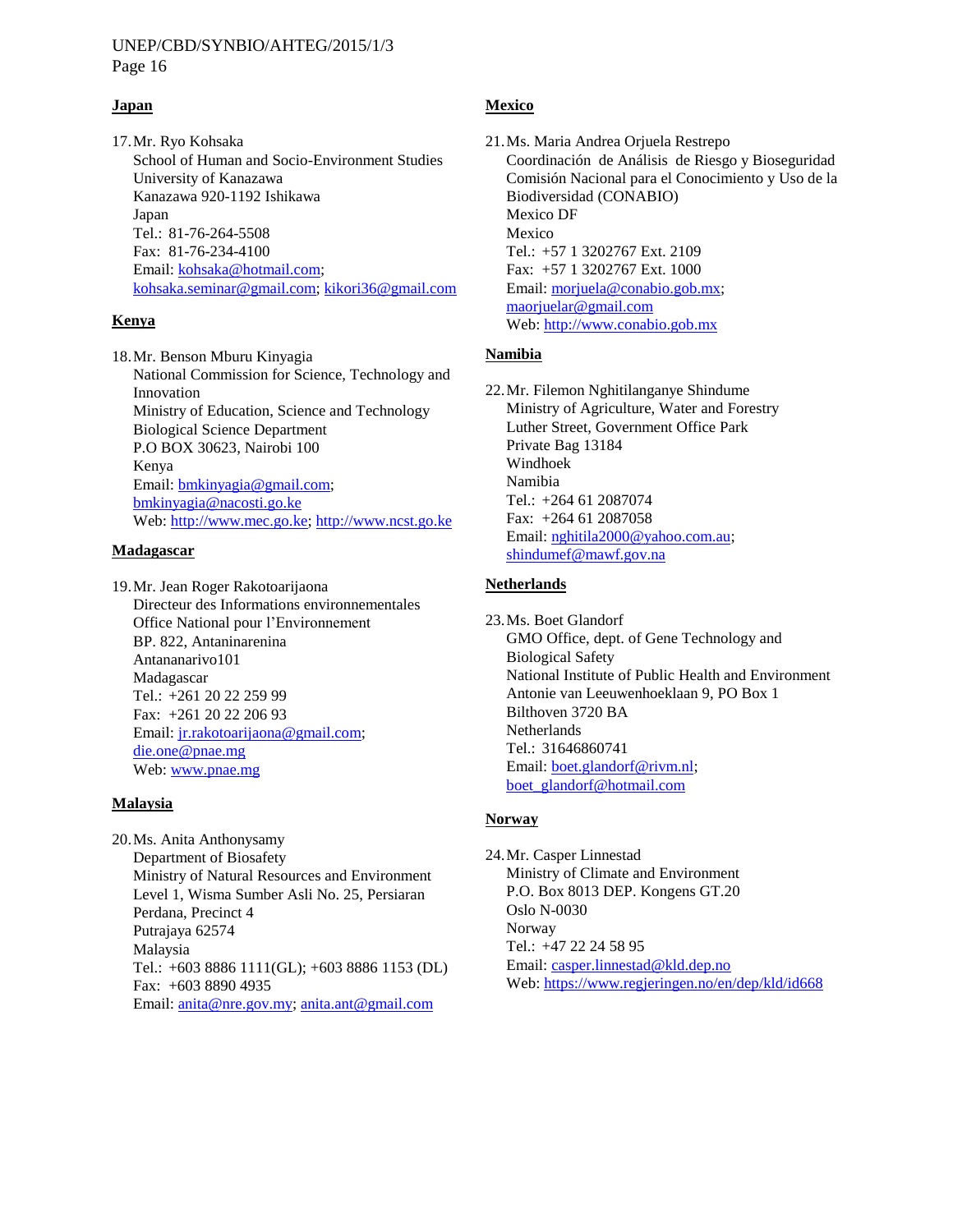#### **Pakistan**

25.Ms. Romana Iftikhar National Institute for Biotechnology and Genetic Engineering, University of Sargodha University Road, Sargodha Sargodha 40100 Faisalabad Pakistan Tel.: 0092 335 0061689 Email: mniftikhar299@gmail.com Web: [www.http://uos.edu.pk](http://www.http/uos.edu.pk)

#### **Philippines**

26.Mr. Elpidio Peria Protected Area and Wildlife Bureau (PAWB) Department of Environment and Natural Resources Quezon Avenue, Diliman Quezon City 1104 Philippines Tel.: +632 9246031, +6383-8780471 Fax: +632 922 6710 Email: pingperia16@yahoo.com Web: http://www.denr.gov.ph/

#### **Slovakia**

27.Ms. Zuzana Sekeyova Institute of Virology, Slovak Academy of Sciences Rickettsiology Dubravska cesta 9 Bratislava 84505 Slovakia Tel.: 4.2125930243e+011 Email: [Zuzana.Sekeyova@savba.sk;](mailto:Zuzana.Sekeyova@savba.sk) [viruseke@savba.sk;](mailto:viruseke@savba.sk) [zuzsek@yahoo.fr](mailto:zuzsek@yahoo.fr)

### **Slovenia**

28.Mr. Martin Batic Environment and Climate Change Department Ministry of Agriculture and the Environment Dunajska 47 Ljubljana 1000 Slovenia Tel.: +386 1 478 7402 Fax: +386 1 478 7420 Email: [martin.batic@gov.si;](mailto:martin.batic@gov.si) [martin.batic1@guest.arnes.si](mailto:martin.batic1@guest.arnes.si) Web[: http://www.biotechnology-gmo.gov.si/eng](http://www.biotechnology-gmo.gov.si/eng)

### **United Kingdom of Great Britain and Northern Ireland**

29.Mr. Michael Paton Hazardous Installations Directorate Health and Safety Executive Building 5S2, Redgrave Court, Merton Road Bootle L20 7HS Merseyside United Kingdom of Great Britain and Northern Ireland Tel.: +44 151 9513058 Email: [michael.paton@hse.gsi.gov.uk](mailto:michael.paton@hse.gsi.gov.uk) Web[: http://www.hse.gov.uk/index.htm](http://www.hse.gov.uk/index.htm)

#### **Other Governments**

#### **United States of America**

30.Ms. Genya Dana Senior Science Policy Officer Office of the Science and Technology Adviser to the Secretary Department of State 2201 C Street N.W. Washington DC 20520-4333 United States of America Tel.: +1 202 647 8939 Email: [DanaGV@state.gov](mailto:DanaGV@state.gov)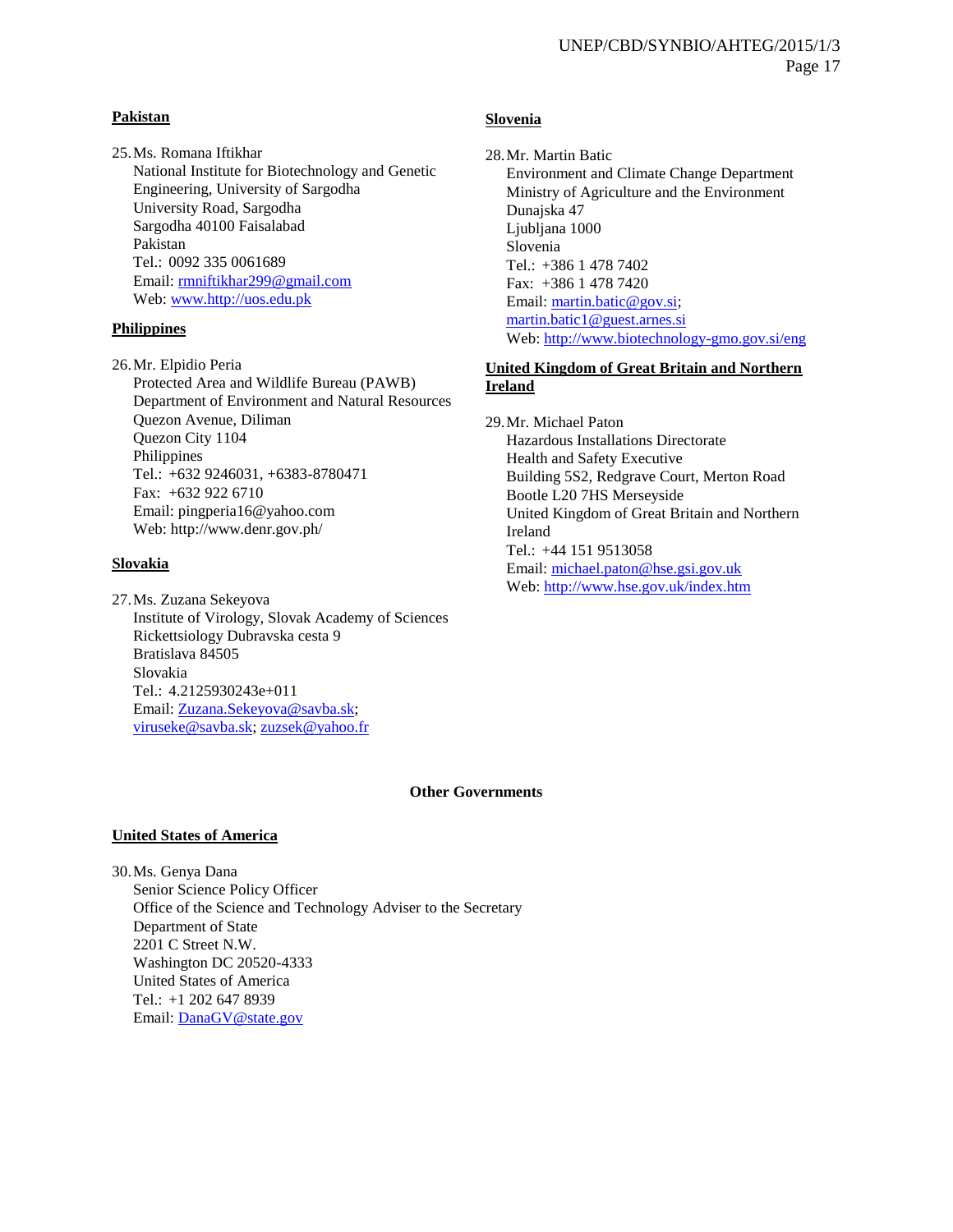#### **Organizations**

#### **Canadian Friends Service Committee (Quakers) (CFSC)**

31.Mr. Frederic Bass Canadian Friends Service Committee (Quakers) #307-6026 Tisdall Street Vancouver, BC, V5Z 3N3 Canada Tel.: +1 604 559-7143; Email: [fredbass@shaw.ca](mailto:fredbass@shaw.ca) Web: [http://www.quakerservice.ca](http://www.quakerservice.ca/)

#### **ETC Group**

32.Mr. Jim Thomas ETC Group 1262 Chemin de la Rivière Val-David J0T 2N0 QC Canada Tel.: +1 514-5165759; +1 819 322 5627 Email: [jim@etcgroup.org](mailto:jim@etcgroup.org) Web: [http://www.etcgroup.org](http://www.etcgroup.org/)

#### **Federation of German Scientists**

33.Ms. Ricarda Steinbrecher Federation of German Scientists P.O. Box 1455 Oxford OX4 9BS United Kingdom of Great Britain and Northern Ireland Tel.: +44 1 865 724 951 Email: [R.Steinbrecher@econexus.info;](mailto:R.Steinbrecher@econexus.info) [r.steinbrecher@vdv-ev.de](mailto:r.steinbrecher@vdv-ev.de)

#### **J. Craig Venter Institute (JCVI)**

34.Mr. Robert M. Friedman J. Craig Venter Institute 4120 Capricorn Lane La Jolla 92037 CA United States of America Tel.: +1 858 200 1810 Email: [rfriedman@jcvi.org](mailto:rfriedman@jcvi.org) Web: [Http://www.jcvi.org](http://www.jcvi.org/)

#### **Public Research and Regulation Initiative (PRRI)**

35.Ms. Lucia de Souza Public Research and Regulation Initiative Mohrhaldenstr. 65 Riehen 4125 Basel Switzerland Tel.: +6596366473; +41792074659 Email: [luciadesouza100@gmail.com;](mailto:luciadesouza100@gmail.com) [info@prri.net](mailto:info@prri.net) Web: [http://www.prri.net](http://www.prri.net/)

#### **Third World Network (TWN)**

36.Mr. Edward Hammond Third World Network 228 Jalan Macalister 10400 Penan 6 Malaysia Tel.: 13253472829 Email[: eh@pricklyresearch.com;](mailto:eh@pricklyresearch.com) [twnet@po.jaring.my](mailto:twnet@po.jaring.my) Web: [www.biosafety.info.net;](http://www.biosafety.info.net/) [http://www.twn.my](http://www.twn.my/)

#### **European Association for Bioindustries**

37.Ms. Felicity Keiper European Association for Bioindustries Avenue de la Armee 6 Brussels 1040 Belgium Tel.: +61 3 9846 4127 Email[: felicity.keiper@bayer.com](mailto:felicity.keiper@bayer.com)

#### **European Network of Scientists for Social Environmental Responsibility**

38. Christoph Then European Network of Scientists for Social Environmental Responsibility Frohschammerstr. 14 München 80807 Germany Tel.: + 49 151 54638040 Email: [christoph.then@testbiotech.org;](mailto:christoph.then@testbiotech.org) [info@testbiotech.org;](mailto:info@testbiotech.org) [office@ensser.org](mailto:office@ensser.org)

#### **The Royal Society**

39.Mr. Paul Freemont The Royal Society 6-9 Carlton House Terrace London SW1Y 5AG United Kingdom of Great Britain and Northern Ireland Tel.: 2075945327 Email: [p.freemont@imperial.ac.uk;](mailto:p.freemont@imperial.ac.uk) [freemontps@gmail.com](mailto:freemontps@gmail.com) Web: [http://royalsociety.org](http://royalsociety.org/)